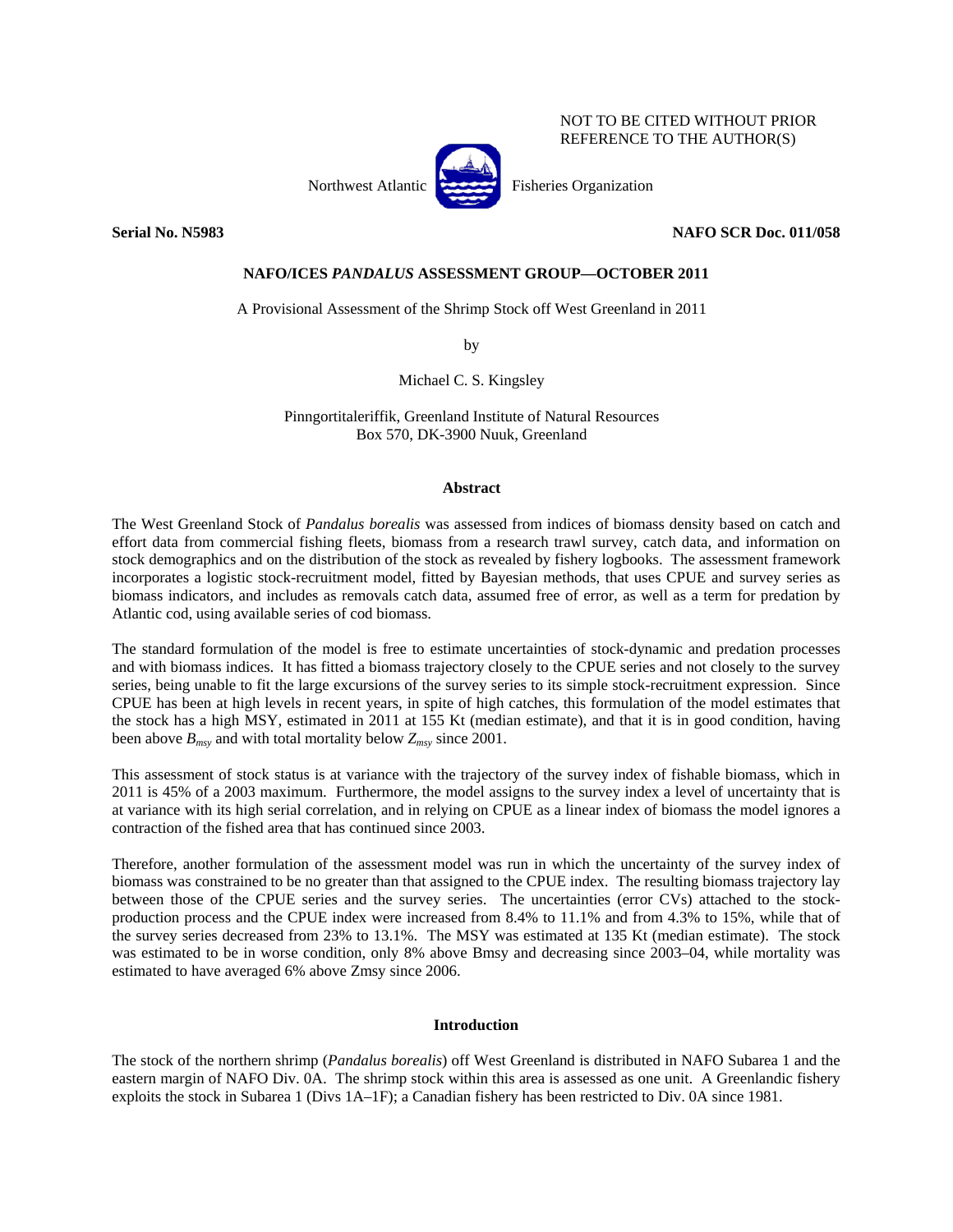In 2002 a quantitative assessment framework based on a biological model of shrimp stock dynamics (Hvingel and Kingsley 2002) was adopted by STACFIS and Scientific Council. This document presents the results of applying this model to the updated available data series of shrimp catches and shrimp and cod biomass, to evaluate management options for the West Greenland shrimp stock. The model was modified to give more weight to the survey index of biomass and the results obtained from the modified model are given in an Appendix.

Short-term (1-year) and medium-term (three-year) projections of stock development were made for annual catches at 10 000-ton intervals from 80 000 to 130 000 tons under assumptions that the cod stock, allowance made for its overlap with shrimp distribution, increases from the levels of the recent years and either remains near the present level of 20 000 tons or increases to 30 000 tons. The associated risks of transgressing reference parameters maximum sustainable yield levels of biomass  $(B_{msy})$  and mortality  $(Z_{msy})$ , as well as a precautionary limit set at 30% of *Bmsy* were estimated.

Stocks of Atlantic cod in West Greenland continue to fluctuate and there are no signs of a maintained increase in the stock, but the most recent survey results show a wider distribution, with more cod further north, than in other recent resurgences of the species. The stock-dynamic model used in the assessment allows for flexible and comprehensive consideration of possible developments of the cod stock, but the uncertain evolution of the stock in recent years gives little direction for investigations of its future development.

## **Estimation of Parameters**

Parameters relevant for the assessment and management of the stock were estimated, based on a stochastic version of a surplus-production model that included an explicit term for predation by cod. The model was formulated in a state-space framework, and Bayesian methods were used to construct posterior likelihood distributions of the parameters (Hvingel and Kingsley 2002). In the context of the present assessment, the model behaviour was not checked in great detail.

Absolute biomass estimates had high variances. For management purposes therefore it is desirable to work with biomass on a relative scale in order to cancel out the uncertainty of the "catchability" parameters (the parameters that scale absolute stock size). Biomass, *B*, is thus measured relative to the biomass that yields Maximum Sustainable Yield, *BMSY*. The state equation describing the transition of shrimp biomass from one state, *t*, to the next, *t*+1 was:

$$
P_{t+1} = \left(P_t - \left(\frac{C_t + O_t}{B_{MST}}\right) + \frac{mMSYP_t}{B_{MST}(m-1)} \left(1 - \frac{P_t^{m-1}}{m}\right)\right) \cdot \exp(V)
$$

where *MSY* is an annualised value of the instantaneous maximum sustainable yield rate.  $P_t$  is the stock biomass relative to biomass at *MSY* ( $P_f = B_f / B_{MSY}$ ) in year *t*.  $C_t$  is the catch taken by the fishery and  $O_t$  is the consumption by cod, in year *t*. *m* is a shape parameter for the Pella-Tomlinson (1969) stock–recruitment curve: a value of 2 gives the standard logistic, or Schaefer (1954), trajectory<sup>1</sup>. The 'process errors', *v* are normally, independently and identically distributed with mean 0 and variance  $\sigma_v^2$ .

The model synthesised information from input priors (Hvingel and Kingsley 2002) (Fig. 3) and the following data: a 24-year (1988–2011) series of a survey estimate of the 'fishable' (i.e. at least 17 mm CL) stock biomass index (Wieland *et al*., 2004; Kingsley et al. 2011); 4 series of CPUE indices spanning, among them, 1976 through 2011 (Kingsley, 2008a; Kingsley, 2011); and unified into a single series by a separate model (Hvingel and Kingsley, 2002); a 57-year series of catches by the fishery with corrections for past overpacking (Hvingel, 2004; Kingsley 2011); a 57-year series of 'effective' cod biomass estimates (i.e. allowance made for the imperfect overlap of the two stocks) (Hvingel and Kingsley, 2002; Wieland and Storr-Paulsen, 2004; Retzel 2011); and a short series (4

 $\overline{a}$ 

<sup>1</sup> earlier analyses had estimated a stock-recruitment curve that was very close to logistic (*m* at 1.62, where the logistic would have 2, and the ratio of  $B_{msv}$  to *K* at 0.46, where the logistic would have 0.5), so recent, and this, years' analyses have been carried out with *m* fixed at 2. This greatly speeds up model fitting.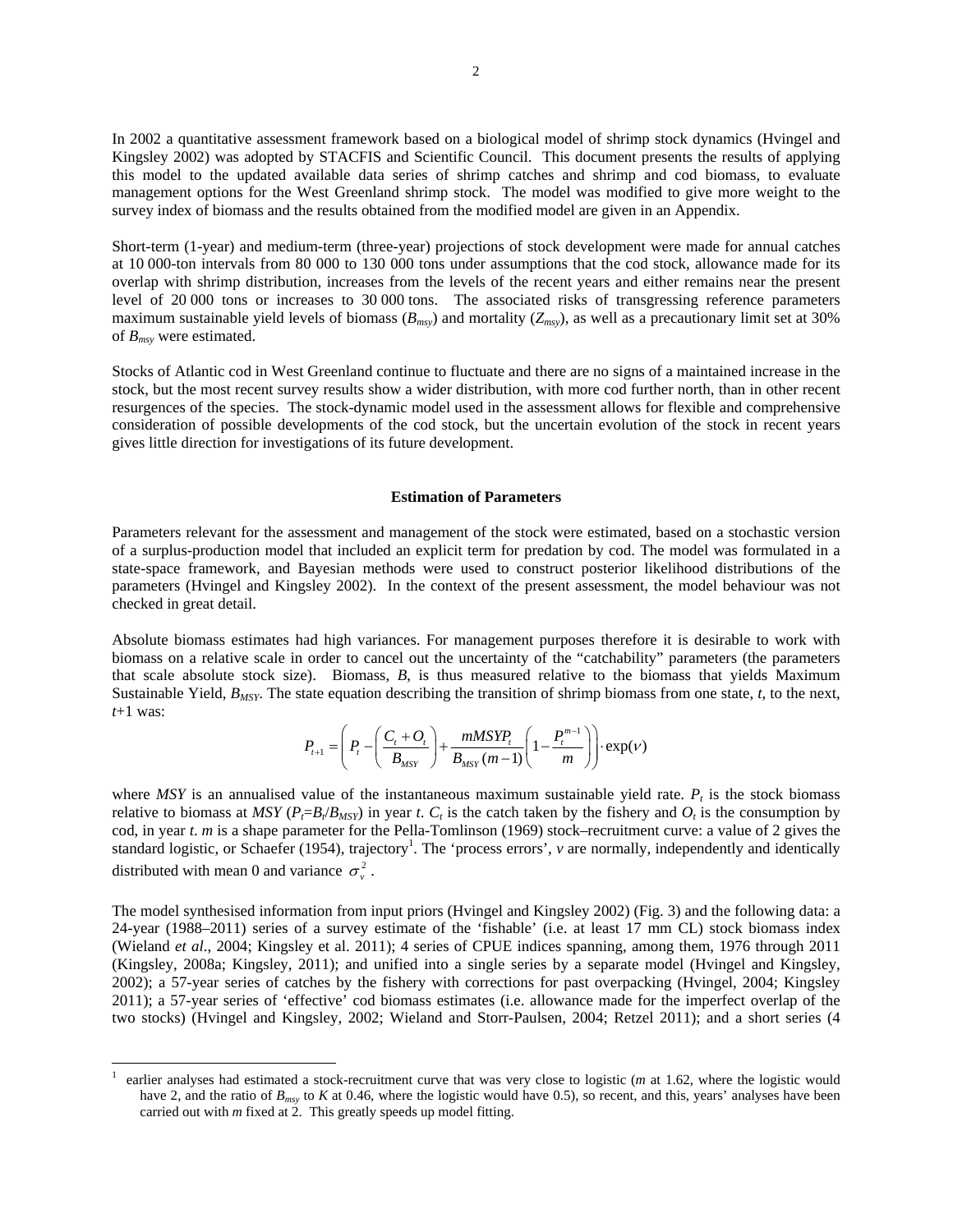years) of estimates of the shrimp biomass consumed by cod (Hvingel and Kingsley, 2002) based on stomach analyses (Grunwald, 1998) (Table 1; Fig. 1).

The four available CPUE series were unified in a separate step, applying assigned weights based on an estimate of the areas fished by the different fleet components. The resulting unified series gives much weight to the historical 'KGH' fleet from the early days of the fishery and in more recent times to the offshore fleet of large trawlers. Logbook data was corrected for earlier overpacking and associated underreporting before calculating the standardised CPUE index for the Greenland offshore fleet: for data from 2003 and earlier, 15% was added to reported catches of 'large' shrimp and 42% to catches of 'small' and 'unsorted' (Kingsley 2008a; Kingsley, 201q1).

Catch data were updated from available sources, including logbooks, STATLANT 21A, and quota reports from Greenland and Canadian sources (Kingsley 2011). The estimation of total catch for the current year tends to be important in short-term forecasting of stock status in the next. A forecast for the Greenland catch provided by industry observers was that the year's final catch would be close to the enacted TAC, including the EU quota, at 124 000 t. Canadian catches had been zero in 2008 and 2009, but the fishery had taken about 5 500 t in 2010 and was active again in 2011. A projected catch of 2000 t in the Canadian EEZ was included.

Recent survey data, as well as the present distribution of fishing, showed that densities of shrimp in southerly areas have decreased in recent years. Cod biomass estimates in some recent surveys increased from the very low levels that prevailed throughout the 1990s. The most recent survey results have shown a wide distribution for cod and an increasing overlap with the distribution of the Northern shrimp. The 'effective' cod series of Storr-Paulsen et al. (2006) was updated with the most recent estimates of effective cod stock (Retzel 2011).

The data link functions for the biomass indices were:

 $\overline{a}$ 

$$
CPUE_t = q_c P_t \exp(\omega) \text{ , for } t \in (t_1, t_2, \dots, N-1), \text{ } CPUE_N = q_c P_N \exp(1.5\omega)
$$
  

$$
surv_t = q_s B_{MST} P_t \exp(\kappa) \text{ , for } t \in (2, 3, \dots, N), \text{ } surv_t = q_s B_{MST} P_t \exp(1.5\kappa)
$$

The catch rate (*CPUE<sub>x</sub>*) and survey (*surv<sub>t</sub>*) indices were scaled to the biomass index by catchability constants  $q_c$  and *qs*. Their error terms, ω and κ, were assumed normally, independently and identically distributed with mean 0 and variance  $\sigma_c^2$  and  $\sigma_{\kappa}^2$ . The standard error for 2011 for the CPUE index series was assumed to be 1.5 times the error for the rest of the series, as this data point is an interim one based on partial data for the year (the annual assessment takes place in November). The first year of the survey was also assigned a 50% larger error than the rest of the series to allow for a possible learning process.

Estimates of annual consumption rate of shrimp by cod were linked to the equations of shrimp stock dynamics through a Holling type III functional response function (Holling, 1959) and a series of cod biomass:

$$
O_t = cod_t \frac{V_{\text{max}} P_t^2}{P_t^2 + P_{50\%}^2} \exp(\tau)
$$

where  $O_t$  is total consumption in year *t*,  $V_{max}$  is the maximum consumption of prey per predator (kg·kg<sup>-1</sup>) reached at large prey biomass, and  $P_{50\%}$  is the prey biomass index at which the consumption is half of the maximum. *cod<sub>t</sub>* is biomass of cod in year *t*. The error term,  $\tau$ , is normally, independently and identically distributed with mean 0 and variance  $\sigma_r^2$ . The predation estimates from Grunwald (1998) were associated with a separate short series of cod biomass estimates that she had used in her calculations, but were related by the same predation function and the same parameter values<sup>2</sup>.

The mortality caused by cod predation and fishery, *Z*, was scaled to *ZMSY* (the combined fishing and predation mortality that yields *MSY*) for the same reasons as relative biomass was used instead of absolute. The equations for generating posteriors of the *Z-ratio* were:

 $2 \text{ in 2008, as a test, the model had been allowed to fit a multiplier to the cod biomass series that Grunwald used to calculate total.}$ consumption; its median estimate was close to 1 and the uncertainty large, so this modification to the model was not retained.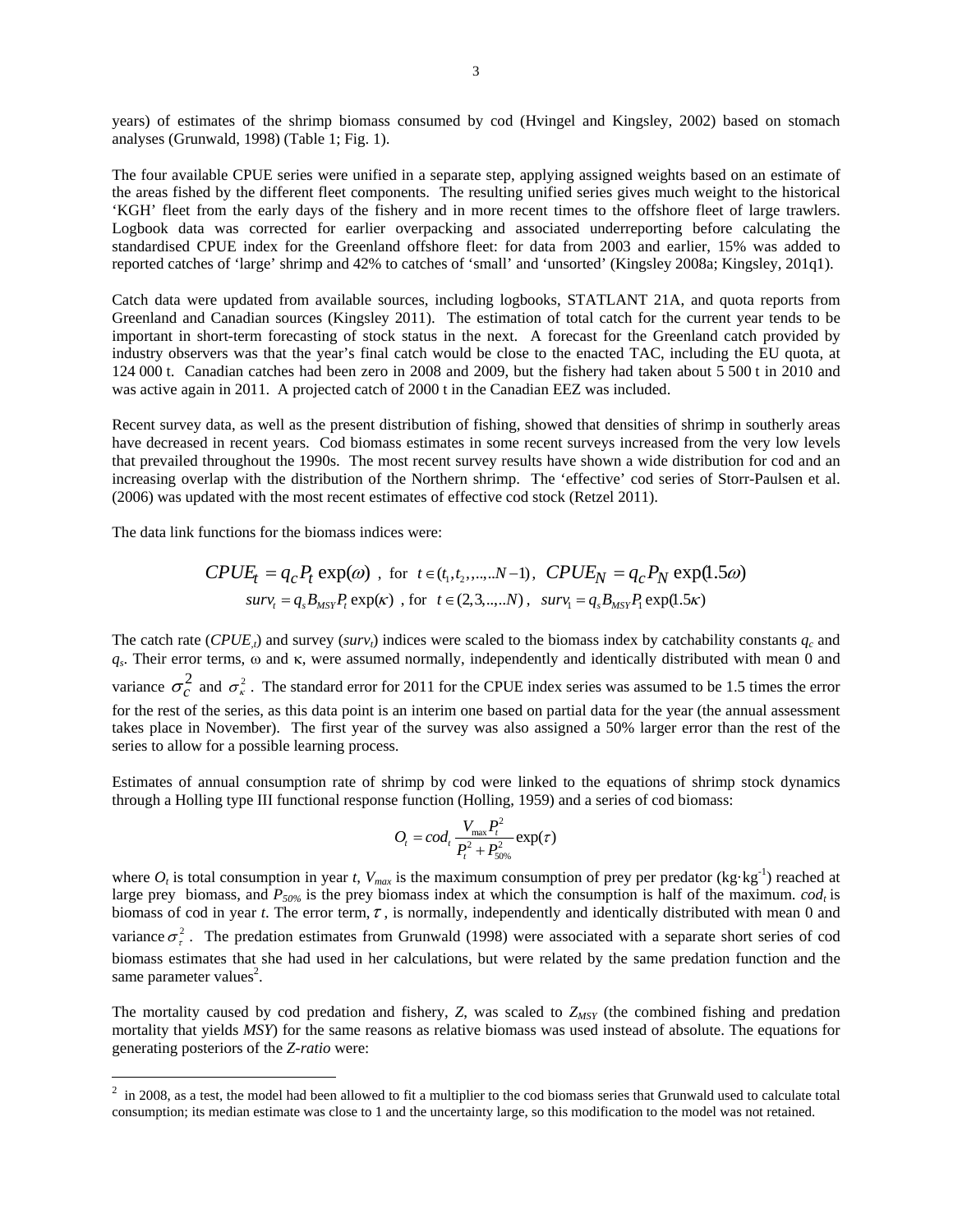$$
Zratio_{t} = \frac{Z_{t}}{Z_{MSY}} = \frac{-\ln\left(\frac{B_{t} - (C_{t} + O_{t})}{B_{t}}\right)}{\frac{MSY}{B_{MSY}}}
$$

The model was fitted by Bayesian methods, the integration being carried out by Markov Chain Monte Carlo sampling. The sampling was burnt in for 50 000 iterations and then run for 60 000 000, every  $400<sup>th</sup>$  being retained. Of the resulting 100 000 iterations, every  $10<sup>th</sup>$  was used in the final calculations giving sample sizes of 10 000.

This assessment refers also, although qualitatively, to information on the distribution of the Greenland fishery derived from logbooks. Trawl time, and catches, were assigned to statistical areas covering the West Greenland shrimp grounds, and series of indices of how widely the fishery was distributed were calculated (Kingsley, 2011). The assessment also refers to indices that summarise survey information on the distribution of the stock (Kingsley et al., 2011).

Data from the annual West Greenland trawl survey (Kingsley et al. 2011) on the size structure of the stock and of numbers in pre-recruitment year-classes of small shrimps gave information on the likely future development of the stock.

#### **Results, Model Performance**

The model fitted fairly well to the observed data series (Fig. 2); parameter estimates are similar to values estimated in previous assessments, but error CVs and uncertainties increased. Most of the error CV parameters were greater than in 2010; the increase in the CPUE index goes against the decrease in the survey result. The median estimate of the precision parameter for the research trawl survey index was equivalent to an error CV of about 23%. This is greater than the scatter of residuals in a first-order autoregressive model of the survey results. The precision parameter for the unified CPU series was about equivalent to an error CV of 4.3% and the process variation was about 8½%, indicating that the model could fit a biomass trajectory very closely to the CPUE series, even at the cost of a slightly worse fit to the stock-dynamic equation. The cod predation terms had error CVs considerably greater than in 2010.

Some parameter pairs were highly correlated (Table 3). The major parameters of stock size and productivity—*K* and *MSY—*were positively correlated. Both were negatively correlated with *Zmsy*, but as would be expected, *K* had a much larger negative correlation with *Z* than *MSY* did. Since the *MSY* was estimated with only a moderate uncertainty, the *MSY* ratio ( $Z_{msy} = MSY/(B_{msy})$  was negatively correlated with carrying capacity *K*, but it was also negatively correlated with MSY itself, which was unexpected.

The median estimate of the *MSY* was 155 Kt, with quartiles at 140 and 175 Kt; the estimated mode is at 134 Kt.

### **Assessment Results**

The median *MSY* of 155 000 t is uncertain; the e.c.v. of the mean is 30% and the relative interquartile range 23%. The distribution of the estimate is highly skewed and the most likely value for the MSY is estimated at 134 000 t. This implies that all values between 155 000 and 134 000 t, as well as some values *less* than 134 000 t, are more likely than 155 000 t. However, the increase in the CPUE index and the concomitant increase in the modelled MSY induces the model to be more confident about the present state of the stock, and the median estimate of stock size at start of 2011 in this year's assessment was 25% above *MSYL* where in the 2010 assessment it had been projected at 15% above *MSYL*. This difference is only in small part due to the error in projecting 2010 catches at 138.5 Kt, 4.5 Kt over the realised 134 Kt.

The model estimated the yearly consumption of shrimp by cod to be relatively constant between about 30 and 100 000 tons all the way from 1957 to about 1983 (Fig. 3). The estimated consumption declined after 1960 as a result of a decline in cod abundance at West Greenland, but a short-lived resurgence of the cod stock in the late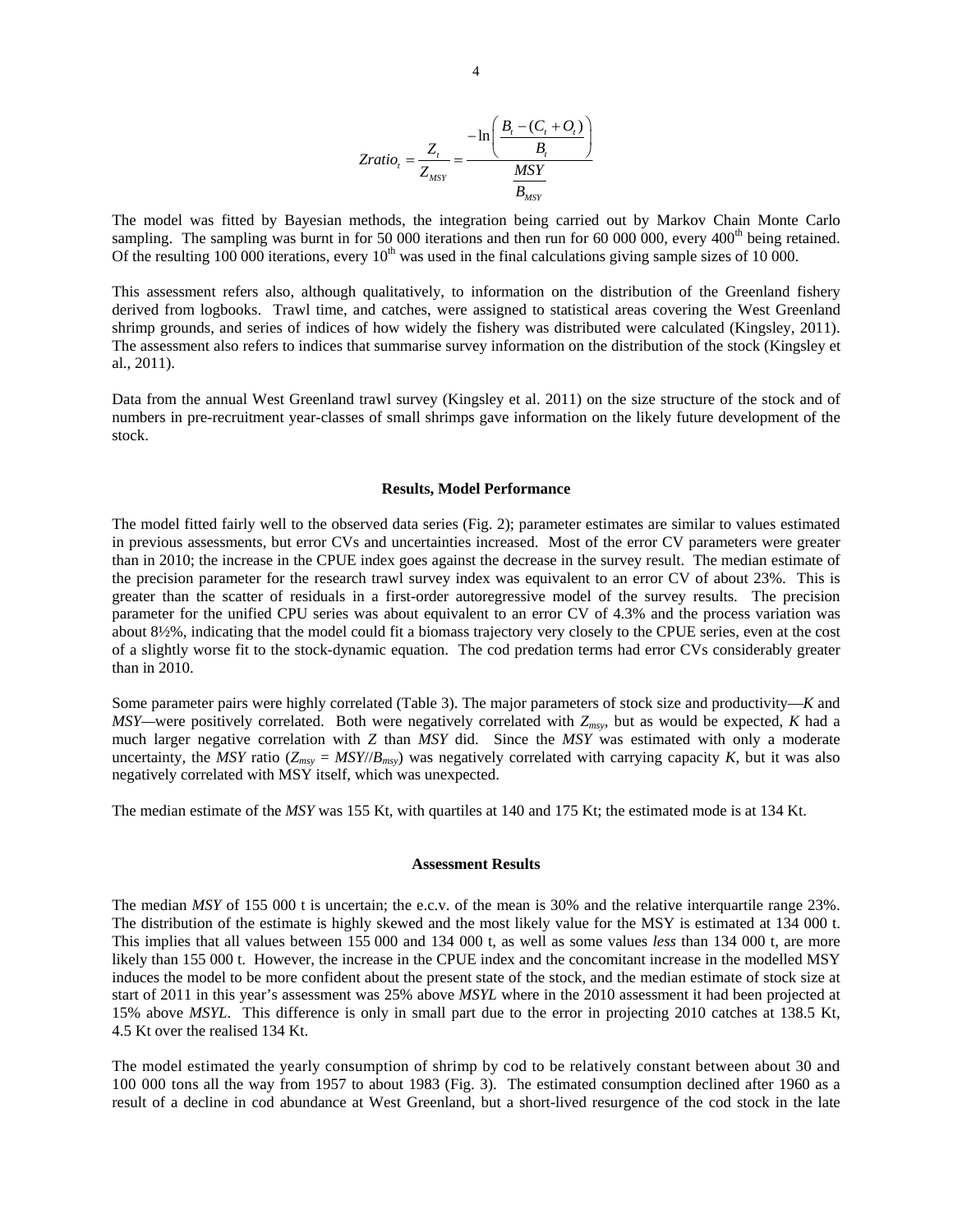1980s caused modelled consumption estimates to increase dramatically—median 210 000 t in 1987 and 97 000 t in 1988. The cod disappeared again at the beginning of the 1990s and estimates of consumption went to near zero (Fig. 4). In the most recent years occasional slight increases in cod abundance have been noted in research trawl surveys in West Greenland, but have not been maintained. The present assessment estimates that cod consumed only about 1500 tons of shrimp in 2004; median estimates of predation increased to about 31 000 t and 22 000 t in 2006 and 2007 owing again to an increase in survey estimates of cod. Cod stocks have continued to fluctuate with no clear pattern; in 2011 the effective cod biomass has increased again, in large part owing to a broadening of its distribution rather than an increase in nominal biomass.

From the late 1970s to the mid-80s the estimated trajectory of the median estimate of 'biomass-ratio'  $(B_p/B_{MST})$ plotted against 'mortality-ratio'  $(Z/Z_{MSY})$  (Fig. 4) was stable in a region of biomass 0.6-0.9 times  $B_{MSY}$  and mortality 0.7 to 1.2 times *ZMSY*. A brief return of high cod stocks in the late 1980s caused a short episode of high mortality, with a corresponding decrease in the stock biomass. A steep decline in CPUE was noted at this time. After the cod collapsed again the mortality decreased, and after the late 1990s the biomass increased. Median estimates of biomass were 1.29–1.31 times *BMSY* at end of years 2004–07, since decreasing, while annual (median estimate) *Z*ratio has been stable near 90%. Associated with an increase in the cod stock and high catches in 2005–06, mortality is modelled to have increased; future catches even at present levels, if accompanied by significant predation, are forecast to bring biomass ratio down (Fig. 4). The median estimate of the Z-ratio for 2011, with catches projected at 128 Kt, is 0.87, with a 31% risk that it exceeds 1.

The present assessment is more sanguine about the stock status than the 2010 assessment. The 2010 assessment projected that relative biomass (*B*/*Bmsy*) at the end of that year would be 115%; in 2010 we estimate that it was only 125%. In 2010 we projected that year's removals at 92% of *Zmsy*, but in 2011 we estimate they were 87%. Catches in 2010 were 4 500 tons lower than our projection and projected catches for 2011 are lower again than the recorded catches in 2010. However, the modelled stock trajectory also reflects an increase in the effective cod stock. The present assessment expects the stock status at end 2011 (1.25, 0.88) to be the same as we now estimate that it was at the end of 2010 (1.24, 0.87).

The stock is now estimated above  $B_{msv}$ , the risk that it will fall below this level within the next year is not high. Risks<sup>3</sup> associated with five possible catch levels for 2011, with an 'effective' cod stock at 20 000 tons, are estimated to be:

| 20 000 t cod                   | Catch option ('000 tons) |     |         |     |     |  |  |
|--------------------------------|--------------------------|-----|---------|-----|-----|--|--|
| Risk $(\%)$ , in 2012, of:     | 90                       | 100 | 110     | 120 | 130 |  |  |
| falling below $B_{\text{msy}}$ | 21                       | 22  | つつ      | 24  | 25  |  |  |
| falling below $B_{\text{lim}}$ | < Ι                      |     | $\lt$ l |     | 9   |  |  |
| exceeding $Z_{\rm msv}$        |                          |     | 14      | つつ  |     |  |  |

and with an 'effective' cod stock at 30 000 t:

| 30 000 t cod                   | Catch option ('000 tons) |     |               |     |     |  |
|--------------------------------|--------------------------|-----|---------------|-----|-----|--|
| Risk $(\%)$ , in 2012, of:     | 90                       | 100 | 110           | 120 | 130 |  |
| falling below $B_{\text{msv}}$ |                          | 23  | 24            | 25  | 26  |  |
| falling below $B_{lim}$        | < Ι                      |     | ╭             |     |     |  |
| exceeding $Z_{\rm msv}$        | Q                        | 14  | $\mathcal{Y}$ | 31  |     |  |

Predation by cod can be significant (Fig. 2) and have a major impact on shrimp stocks. Currently the cod stock at West Greenland is at a low level, and recent signs of increase have not been maintained. A large cod stock that would significantly increase shrimp mortality could be established in two ways: either by a slow rebuilding process or by immigration of one or two large year-classes from areas around Iceland, as in the late 1980s. The question of

<sup>&</sup>lt;sup>2</sup><br>3 'risk' in this document includes all three of uncertainty of knowledge, uncertainty of prediction, and uncertainty of outcome.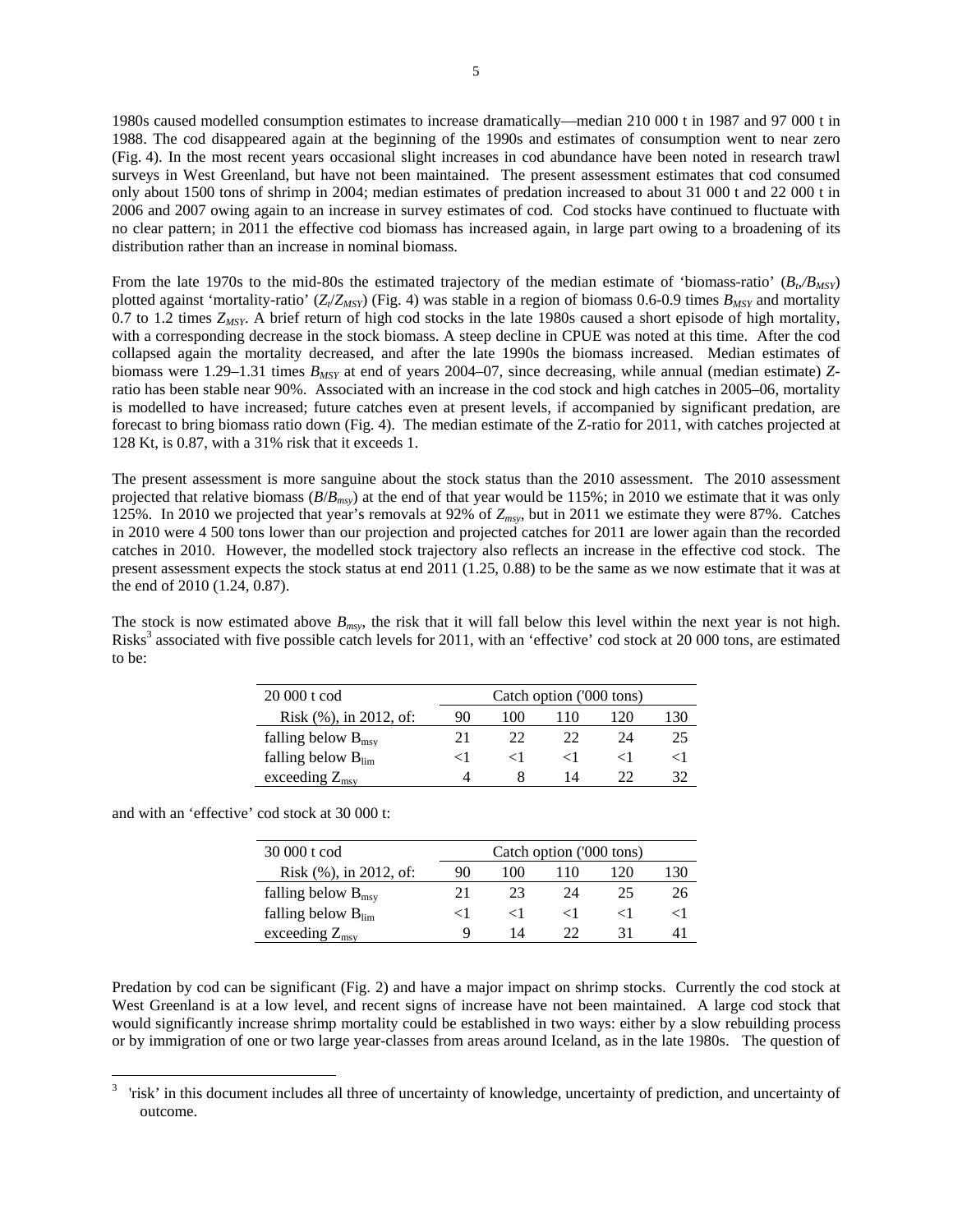cod predation is bedevilled by the difficulty of foreseeing the evolution of the stock and complicated by uncertainty as to the overlap between two species. The effect of a cod stock widely distributed over the shrimp-fishing area off West Greenland waters might be reasonably well modelled by the process used here. However, if cod are distributed over only a part of the range of distribution of the shrimp stock so that the opportunities for interaction between the two species are reduced, a different model might be appropriate.

3-year projections of stock development were made under the assumption that the 'effective' cod stock will remain at levels consistent with recent estimates, and under assumptions that constants governing the predation mechanism will retain the values estimated from the 30-year data series of the interaction between the two species. Five levels of annual catch were investigated: 90 000, 100 000, 110 000, 120 000 and 130 000 tons (Figs 6–8).

*P. borealis* in West Greenland spread more widely after 1990, the fishery extended into more southerly areas, and the annual trawl survey was extended to southern West Greenland. However, since the late 1990s both the survey biomass and the fishery have contracted towards the north, so indices of the breadth of distribution of both survey biomass and catch weight have decreased, while indices of latitude have increased. From the data available for 2011 it appears that this contraction is continuing (Fig. 10, Fig. 11).

Survey indices show that the stock continued to contract until 2007 (Fig. 11; Ziemer et al. 2010). The most recent survey result estimates a fishable biomass that is at 45% of its 2003 peak and 13% below the series mean (Table 1). Survey estimates of numbers at age 2 have been at low levels for the last 5 years and in 2011 have decreased, so recruitment prospects appear still to be poor (Fig. 9).

The ratio of catch to survey fishable biomass declined fairly steadily from 1991 to 2003 as the catches, although steadily increasing, never kept up with the more rapidly increasing survey biomass. During a short period of high catches in 2004–2006 this ratio stayed below its mean level, although increasing as survey biomass declined. Since 2007 it has been above average as catches have not been brought down enough to match the lowness of recent biomass estimates.

The present assessment based on the existing modelling approach estimates a stock still slightly over *Bmsy*, although reduced by several years of large catches, and large carrying capacity. CPUE remains relatively high, even after the high catches of the past decade, but may now be starting to decrease. The fishery is now more concentrated than in 1992–2003 (Fig. 10), so CPUEs that indicate high densities in the fished areas do not necessarily translate to an equally high biomass. The contraction of the fishery between 2003 and 2005 is continuing. The assessment model does not take the distribution of the fishery into account, but considers CPUE in fished areas to be a linear index of stock biomass. It might therefore under present conditions be overly sanguine in its evaluation of stock status.

## **Precautionary Approach**

The 'Precautionary Approach' framework developed by Scientific Council defined a limit reference point for fishing mortality,  $F_{lim}$ , as equal to  $F_{MSY}$ . The limit reference point for stock size measured in units of biomass,  $B_{lim}$ , is a spawning stock biomass below which unknown or low recruitment is expected. Buffer reference points, *Bbuf* and *Fbuf*, are also requested to provide a safety margin that will ensure a small risk of exceeding the limits.

The limit reference point for mortality in the current assessment framework is  $Z_{MSY}$ , i.e. Z-ratio=1 and the risk of exceeding this point is given in this assessment.  $B_{lim}$  was set at 30% of  $B_{MSY}$ . The risks of transgressing  $B_{lim}$  under scenarios of different future catches have been estimated (Table 5) and are low.

## **Acknowledgements**

Thanks to Anja Retzel and Helle Siegstad for updating the information on the behaviour of the cod stock in southern West Greenland, and to Mads Rossing Lund of the Greenland Fishery and Licence Control for information on the fishery. Dr Carsten Hvingel developed the initial version of the surplus-production model and wrote the WinBUGS coding for it, as well as for the combining of the CPUE series.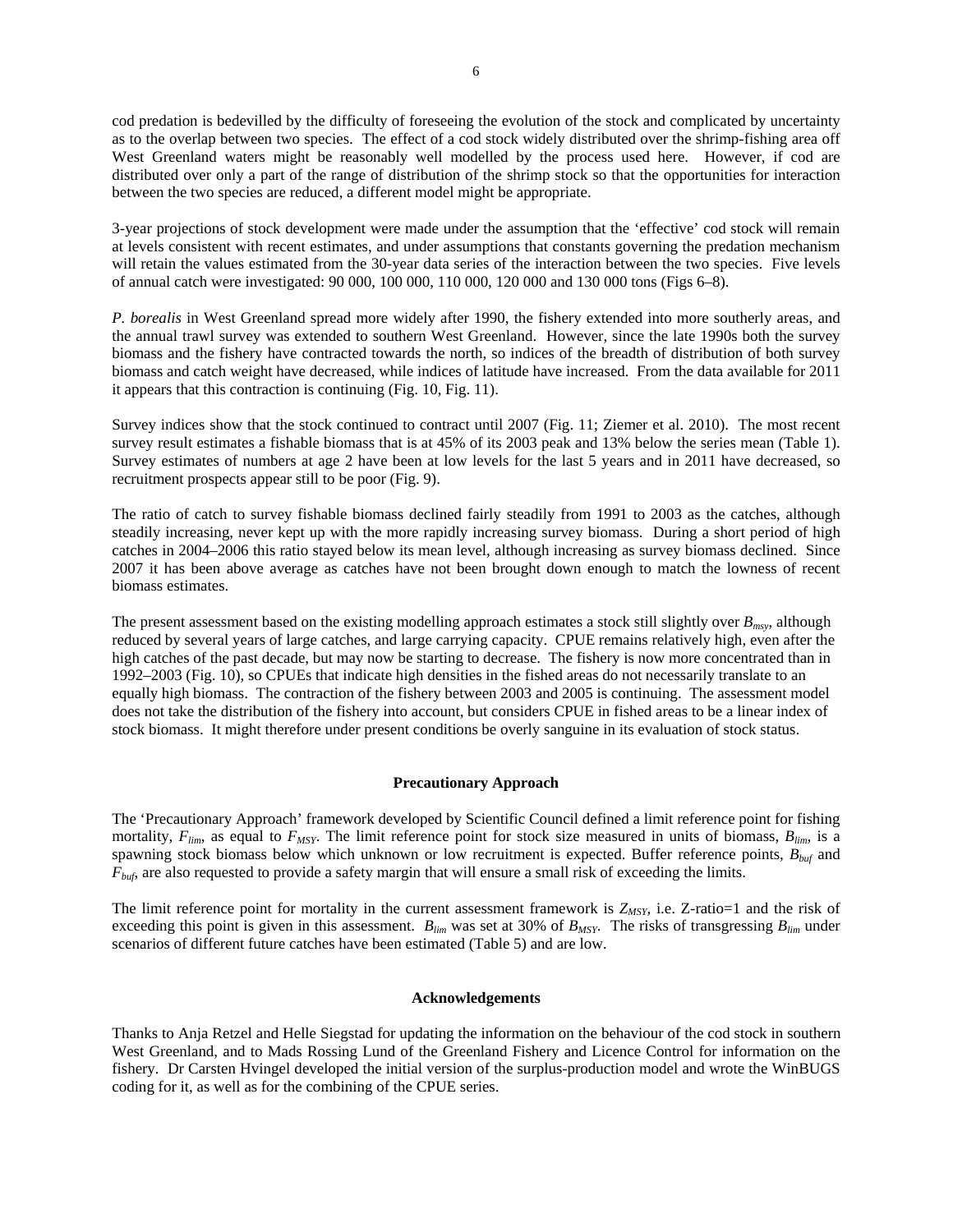## **References**

- GRUNWALD, E. 1998. Nahrungsökologishe Untersuchungen an Fischbeständen im Seegebiet vor Westgrönland. Ph.D. Dissertation, Christian-Albrechts-Universität, Kiel, Germany. 208 pp.
- HOLLING, C.S. 1959. Some characteristics of simple types of predation and parasitism. *Can. Entomol.*, **91**: 385– 398.
- HVINGEL, C. 2004. The fishery for northern shrimp (*Pandalus borealis*) off West Greenland, 1970–2004. *NAFO SCR Doc.* 04/75, Ser. No. N5045.
- HVINGEL, C. and M.C.S. KINGSLEY. 2002. A framework for the development of management advice on a shrimp stock using a Bayesian approach. *NAFO SCR Doc.* 02/158, Ser. No. N4787.
- KINGSLEY, M.C.S. 2008a. CPU Series for the West Greenland Shrimp Fishery. *NAFO SCR Doc*. 08/62 Ser. No. N5591. 6 pp.
- KINGSLEY, M.C.S. 2008b. Indices of distribution and location of shrimp biomass for the West Greenland research trawl survey. *NAFO SCR Doc*. 08/78 Ser. No. N5610. 4 pp.
- KINGSLEY, M.C.S. 2011. Catch table update for the West Greenland shrimp fishery. *NAFO SCR Doc*. 11/051 Ser. No. N5976. 3 pp.
- KINGSLEY, M.C.S. 2011. The Fishery for Northern Shrimp (*Pandalus borealis*) off West Greenland, 1970–2011. *NAFO SCR Doc.* 11/052, Ser. No. N5977. 43 pp.
- KINGSLEY, M.C.S., H. SIEGSTAD and K. WIELAND. 2011. The West Greenland trawl survey for *Pandalus borealis*, 2011, with reference to earlier results. *NAFO SCR Doc*. 11/055, Ser. No. N5980. 37 pp.
- PELLA, J.S. and P.K. TOMLINSON. 1969. A generalised stock-production model. *Bull. Inter-Am. Trop. Tuna Comm.* 13: 421–496.
- RETZEL, A. 2011. A preliminary estimate of Atlantic cod (*Gadus morhua*) biomass in West Greenland offshore waters (NAFO Subarea 1) for 2011 and recent changes in the spatial overlap with Northern Shrimp (*Pandalus borealis*). *NAFO SCR Doc*. 11/050, Ser. No. N5975. 10 pp.
- SCHAEFER, M.B. 1954. Some aspects of the dynamics of populations important to the management of the commercial marine fisheries. *Bull. Inter-Am. Trop. Tuna Comm.*, **1**: 27–56.
- STORR-PAULSEN, M., J. CARL and K. WIELAND. 2006. The importance of Atlantic Cod (*Gadus morhua*) predation on Northern Shrimp (*Pandalus borealis*) in Greenland waters 2005. *NAFO SCR Doc*. 06/68*.* Ser. No. N5318. 16 pp.
- SÜNKSEN, K. and N. ZIEMER. 2009. A preliminary estimate of Atlantic cod (*Gadus morhua*) biomass in West Greenland offshore waters (NAFO Subarea 1) for 2009 and recent changes in the spatial overlap with Northern Shrimp (*Pandalus borealis*). *NAFO SCR Doc*. 09/065, Ser. No. N5726. 10 pp.
- WIELAND, K. 2005. Conversion of northern shrimp (*Pandalus borealis*) biomass, recruitment and mean size from previous years (1988-2004) to the new standard trawl used in the Greenland bottom trawl survey at West Greenland in 2005. *NAFO SCR Doc.* 05/75, Ser. No. N5180. 6pp.
- WIELAND, K. and M. STORR-PAULSEN. 2004. A comparison of different time series of Atlantic cod (*Gadus morhua*) biomass at West Greenland and their potential use for the assessment of Northern shrimp (*Pandalus borealis*) in NAFO Subareas 0+1. *NAFO SCR Doc.* 04/71*,* Ser. No. N5041.
- WIELAND, K., P. KANNEWORFF and B. BERGSTRÖM. 2004. Results of the Greenland Bottom Trawl Survey for Northern Shrimp (Pandalus borealis) off West Greenland (NAFO Subarea 1 and Division 0A), 1988–2004. *NAFO SCR Doc.* 04/72*,* Ser. No. N5042. 31 pp.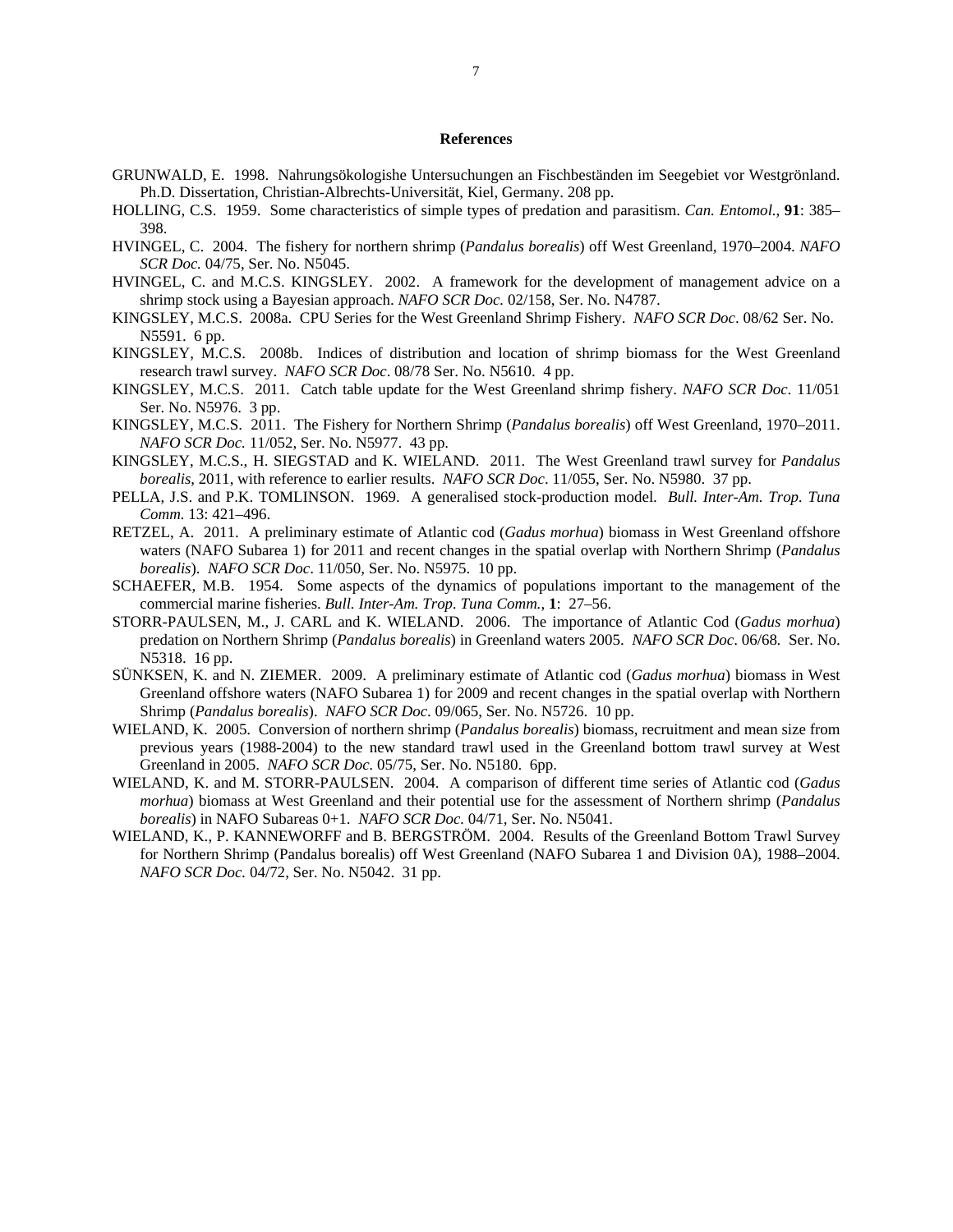|      | Effective<br>cod<br>biomass <sup>4</sup> | Catch | Survey<br>index of<br>fishable<br>biomass | Predation<br>estimate <sup>5</sup> | Cod-stock<br>estimate <sup>6</sup> | <b>CPUE</b>  |
|------|------------------------------------------|-------|-------------------------------------------|------------------------------------|------------------------------------|--------------|
| 1955 | 1919.1                                   | 6.1   |                                           |                                    |                                    |              |
| 1956 | 1592.7                                   | 6.1   |                                           |                                    |                                    |              |
| 1957 | 1392.9                                   | 6.1   |                                           |                                    |                                    |              |
| 1958 | 1258.3                                   | 6.1   |                                           |                                    |                                    |              |
| 1959 | 1212.6                                   | 6.1   |                                           |                                    |                                    |              |
| 1960 | 1287.3                                   | 6.1   |                                           |                                    |                                    |              |
| 1961 | 1263.1                                   | 6.1   |                                           |                                    |                                    |              |
| 1962 | 1051.3                                   | 6.1   |                                           |                                    |                                    |              |
| 1963 | 911.2                                    | 6.1   |                                           |                                    |                                    |              |
| 1964 | 898.1                                    | 6.1   |                                           |                                    |                                    |              |
| 1965 | 950.2                                    | 6.1   |                                           |                                    |                                    |              |
| 1966 | 889.2                                    | 6.1   |                                           |                                    |                                    |              |
| 1967 | 797.4                                    | 6.1   |                                           |                                    |                                    |              |
| 1968 | 578.1                                    | 6.1   |                                           |                                    |                                    |              |
| 1969 | 389.7                                    | 6.1   |                                           |                                    |                                    |              |
| 1970 | 244.9                                    | 10.5  |                                           |                                    |                                    |              |
| 1971 | 218.7                                    | 11.6  |                                           |                                    |                                    |              |
| 1972 | 191.9                                    | 11.9  |                                           |                                    |                                    |              |
| 1973 | 115.4                                    | 15.5  |                                           |                                    |                                    |              |
| 1974 | 84.7                                     | 27.0  |                                           |                                    |                                    |              |
| 1975 | 68.2                                     | 46.5  |                                           |                                    |                                    |              |
| 1976 | 132.5                                    | 61.4  |                                           |                                    |                                    | 1.745        |
| 1977 | 144.5                                    | 51.6  |                                           |                                    |                                    | 1.569        |
| 1978 | 170.3                                    | 42.3  |                                           |                                    |                                    | 1.23         |
| 1979 | 145.6                                    | 42.8  |                                           |                                    |                                    | 1.109        |
| 1980 | 163.4                                    | 55.9  |                                           |                                    |                                    | 1.344        |
| 1981 | 110.4                                    | 53.8  |                                           |                                    |                                    | 1.266        |
| 1982 | 98.8                                     | 54.3  |                                           |                                    |                                    | 1.626        |
| 1983 | 61.7                                     | 56.2  |                                           |                                    |                                    | 1.427        |
| 1984 | 37.8                                     | 52.8  |                                           |                                    |                                    | 1.338        |
| 1985 | 25                                       | 66.2  |                                           |                                    |                                    | 1.437        |
| 1986 | 19.6                                     | 76.9  |                                           |                                    |                                    | 1.5          |
| 1987 | 282.1                                    | 77.9  |                                           |                                    |                                    | 1.681        |
| 1988 | 297.3                                    | 73.6  | 223.2                                     |                                    |                                    | 1.207        |
| 1989 | 149.1                                    | 80.7  | 209.0                                     | 213.7                              | 470.9                              | 1.053        |
| 1990 | 12.2                                     | 84.0  | 207.0                                     | 27.8                               | 184.1                              | $\mathbf{1}$ |
| 1991 | 2.1                                      | 91.5  | 146.0                                     | 2.7                                | 19.8                               | 1.041        |
| 1992 | 0.4                                      | 105.5 | 194.2                                     | 0.8                                | 2.9                                | 1.151        |
| 1993 | 0.3                                      | 91.0  | 216.5                                     |                                    |                                    | 1.109        |
| 1994 | 0.1                                      | 92.8  | 223.1                                     |                                    |                                    | 1.107        |
| 1995 | $\boldsymbol{0}$                         | 87.4  | 183.2                                     |                                    |                                    | 1.225        |
| 1996 | 0.1                                      | 84.1  | 192.1                                     |                                    |                                    | 1.288        |
| 1997 | 0.1                                      | 78.1  | 167.1                                     |                                    |                                    | 1.249        |

**Table 1.** *Pandalus borealis* in West Greenland:input data series for stock-dynamic assessment model 1955–2011.

<sup>4&</sup>lt;br>
<sup>4</sup> Wieland and Storr-Paulsen (2004) updated by Sünksen (2009) and Retzel (2011).<br>
<sup>5</sup> Grunwald (1998).<br>
<sup>6</sup> the estimate of cod stock biomass associated with Grunwald's estimate of predation.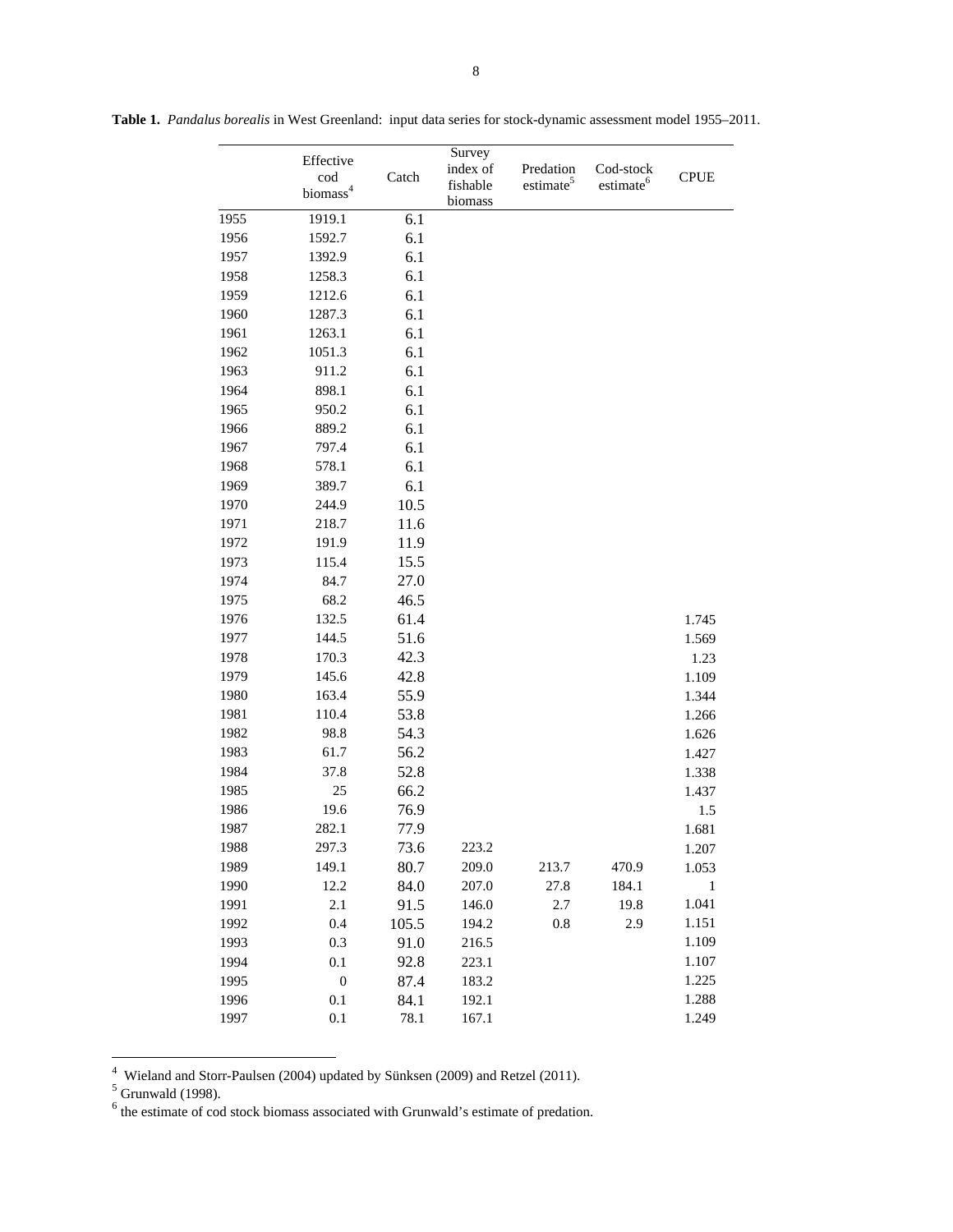|      | Effective                   |       | Survey                          |                                    |                                    |             |
|------|-----------------------------|-------|---------------------------------|------------------------------------|------------------------------------|-------------|
|      | cod<br>biomass <sup>4</sup> | Catch | index of<br>fishable<br>biomass | Predation<br>estimate <sup>5</sup> | Cod-stock<br>estimate <sup>6</sup> | <b>CPUE</b> |
| 1998 | $\Omega$                    | 80.5  | 244.3                           |                                    |                                    | 1.444       |
| 1999 | 0.1                         | 92.2  | 237.3                           |                                    |                                    | 1.616       |
| 2000 | 0.4                         | 98.0  | 280.3                           |                                    |                                    | 1.774       |
| 2001 | 1.2                         | 102.9 | 280.5                           |                                    |                                    | 1.698       |
| 2002 | 0.7                         | 135.2 | 369.5                           |                                    |                                    | 2.019       |
| 2003 | 1                           | 130.2 | 548.3                           |                                    |                                    | 2.153       |
| 2004 | 1.7                         | 149.3 | 528.3                           |                                    |                                    | 2.376       |
| 2005 | 2                           | 156.9 | 494.2                           |                                    |                                    | 2.478       |
| 2006 | 35.7                        | 157.3 | $451.0*$                        |                                    |                                    | 2.432       |
| 2007 | 24                          | 144.2 | 336.1                           |                                    |                                    | 2.497       |
| 2008 | 6.4                         | 153.9 | 262.6                           |                                    |                                    | 2.605       |
| 2009 | 2.4                         | 135.5 | 255.1                           |                                    |                                    | 2.236       |
| 2010 | 4.4                         | 134.0 | 318.7                           |                                    |                                    | 2.142       |
| 2011 | 21.8                        | 128.0 | $247.8$ <sup>#</sup>            |                                    |                                    | 2.575       |

**\*** demographic analyses for 2005–2010 have been re-run in 2011 and resulted in especially large changes in the

survey estimates of fishable biomass for 2005 (3.1% increase) and 2006 (3.1% increase).<br>
<sup>#</sup> the survey estimate of fishable biomass in 2011, 238 990 t, was adjusted upwards by 3.7% to compensate for the survey's having missed area C0 and sub-stratum W1-4 owing to hindrance by sea ice.

| <b>Table 2.</b> Pandalus borealis in West Greenland: summary of estimates of selected parameters from Bayesian |  |  |  |  |
|----------------------------------------------------------------------------------------------------------------|--|--|--|--|
| fitting of a surplus production model, 2011.                                                                   |  |  |  |  |

|                                               | Mean | S.D. | 25%  | Median | 75%  | Est.<br>mode | Median<br>(2010) |
|-----------------------------------------------|------|------|------|--------|------|--------------|------------------|
| Max. sustainable yield                        | 165  | 50   | 140  | 155    | 175  | 134          | 147              |
| $B/B_{\text{msv}}$ , end current year (proj.) | 1.25 | 0.35 | 1.01 | 1.22   | 1.46 | 1.18         | 1.16             |
| $Z/Z_{msv}$ , current year (proj.)            | 0.90 | 0.90 | 0.69 | 0.87   | 1.04 | 0.81         | 0.92             |
| Carrying capacity                             | 2741 | 2800 | 1631 | 2034   | 2854 | 621          | 2123             |
| Max. sustainable yield ratio $(\%)$           | 14.9 | 4.7  | 11.9 | 15.2   | 18.1 | 15.6         | 13.9             |
| Survey catchability $(\%)$                    | 31.8 | 14.2 | 21.6 | 31.0   | 41.0 | 29.5         | 28               |
| <b>CPUE</b> catchability                      | 2.0  | 0.9  | 1.3  | 1.9    | 2.5  | 1.9          | 1.6              |
| $P_{50\%}$                                    | 4.3  | 2.7  | 2.6  | 3.7    | 5.2  | 2.6          | 4.1              |
| $O_{max}$                                     | 3.0  | 0.31 | 2.8  | 3.0    | 3.2  | 3.0          | 3                |
| $CV$ of process $(\% )$                       | 8.4  | 2.4  | 6.7  | 8.4    | 10.1 | 8.4          | 8.9              |
| $CV$ of survey fit $(\% )$                    | 23.5 | 3.9  | 20.8 | 23.0   | 25.8 | 22.0         | 20.5             |
| $CV$ of CPUE fit $(\% )$                      | 4.4  | 1.6  | 3.2  | 4.3    | 5.5  | 4.0          | 3.6              |
| $CV$ of predation fit $(\%)$                  | 55.1 | 33.6 | 31.0 | 53.8   | 74.6 | 51.3         | 42.2             |
| Start biomass ratio                           | 0.92 | 0.19 | 0.78 | 0.90   | 1.04 | 0.86         | 0.9              |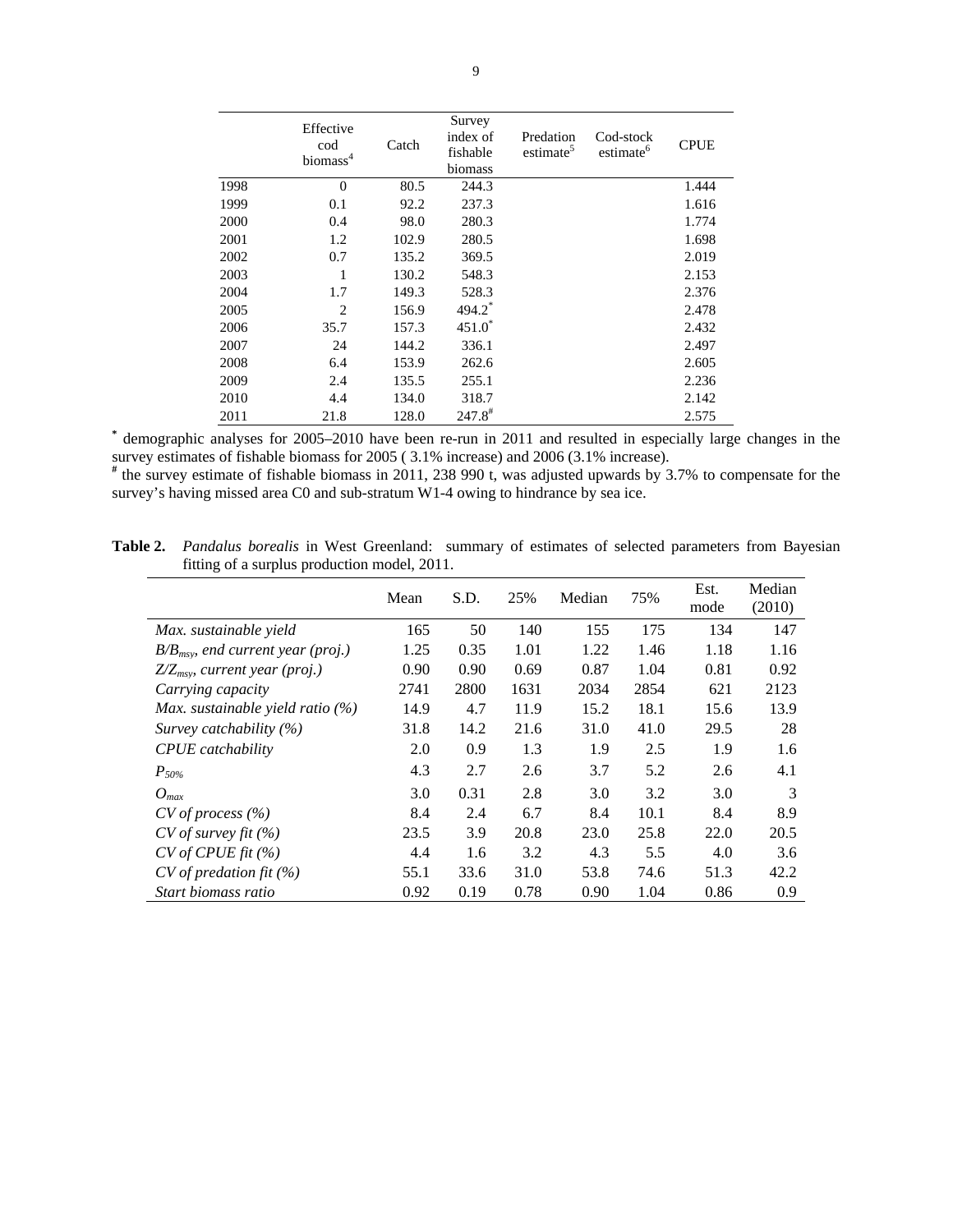|                                   | <b>Start</b><br>biom<br>.ratio | CV<br>pred | CVs     | CV<br>cpu | CV<br>proc | <i>Omax</i>  | P50%    | Oc      | $Q_{S}$ | <b>MSY</b><br>ratio | K    |
|-----------------------------------|--------------------------------|------------|---------|-----------|------------|--------------|---------|---------|---------|---------------------|------|
| Max.sustainable yield             | 9.0                            | 27.2       |         |           |            |              | $-15.0$ | $-32.9$ | $-32.7$ | $-33.8$             | 62.3 |
| Carrying capacity                 | 11.0                           | 8.9        |         |           | 16.7       |              |         | $-52.2$ | $-51.9$ | $-63.8$             |      |
| Max. sustainable yield<br>ratio % | $-14.9$                        |            | $-9.2$  |           | $-26.0$    |              | $-23.3$ | 84.2    | 83.7    |                     |      |
| Survey catchability $(\%)$        | $-13.5$                        |            |         |           | $-36.7$    |              | $-42.4$ | 99.2    |         |                     |      |
| <b>CPUE</b> catchability          | $-13.6$                        |            |         |           | $-36.9$    |              | $-42.8$ |         |         |                     |      |
| $P_{50\%}$                        | 5.6                            | $-5.7$     |         |           | 32.7       | $\sharp N/A$ |         |         |         |                     |      |
| $O_{max}$                         |                                |            |         |           |            |              |         |         |         |                     |      |
| $CV$ of process $(\% )$           |                                | $-45.9$    | $-28.7$ |           |            |              |         |         |         |                     |      |
| $CV$ of survey fit $(\% )$        |                                |            | $-17.2$ |           |            |              |         |         |         |                     |      |
| $CV$ of CPUE fit $(\% )$          |                                |            |         |           |            |              |         |         |         |                     |      |
| $CV$ of predation fit $(\%)$      | 9.3                            |            |         |           |            |              |         |         |         |                     |      |

**Table 3.** *Pandalus borealis* in West Greenland: selected<sup>1</sup> correlations (%) between model parameters.

 $<sup>1</sup>$  those over 5%</sup>

**Table 4.** *Pandalus borealis* in West Greenland: risks (%) of exceeding limit mortality in 2016 and of falling below  $B_{msv}$  or limit\* biomass at the end of 2016 assuming effective cod biomass 20 or 30 Kt.

| Catch<br>(Kt/yr) | Prob. biomass $\lt B_{msy}$ (%) |       |         | Prob. biomass $\langle B_{lim}$<br>$(\%)$ |         | Prob. mort > $Z_{msv}$ (%) |  |
|------------------|---------------------------------|-------|---------|-------------------------------------------|---------|----------------------------|--|
|                  | $20$ Kt                         | 30 Kt | $20$ Kt | 30 Kt                                     | $20$ Kt | 30 Kt                      |  |
| 90               | 12.0                            | 14.2  | 0.2     | 0.2                                       | 3.1     | 7.5                        |  |
| 100              | 14.2                            | 19.5  | 0.2     | 0.4                                       | 6.0     | 13.4                       |  |
| 110              | 19.0                            | 24.2  | 0.2     | 0.4                                       | 12.7    | 23.4                       |  |
| 120              | 23.8                            | 30.1  | 0.2     | 0.4                                       | 23.6    | 36.2                       |  |
| 130              | 29.0                            | 36.4  | 0.3     | 0.4                                       | 37.1    | 49.2                       |  |

\* limit biomass is 30% of *Bmsy*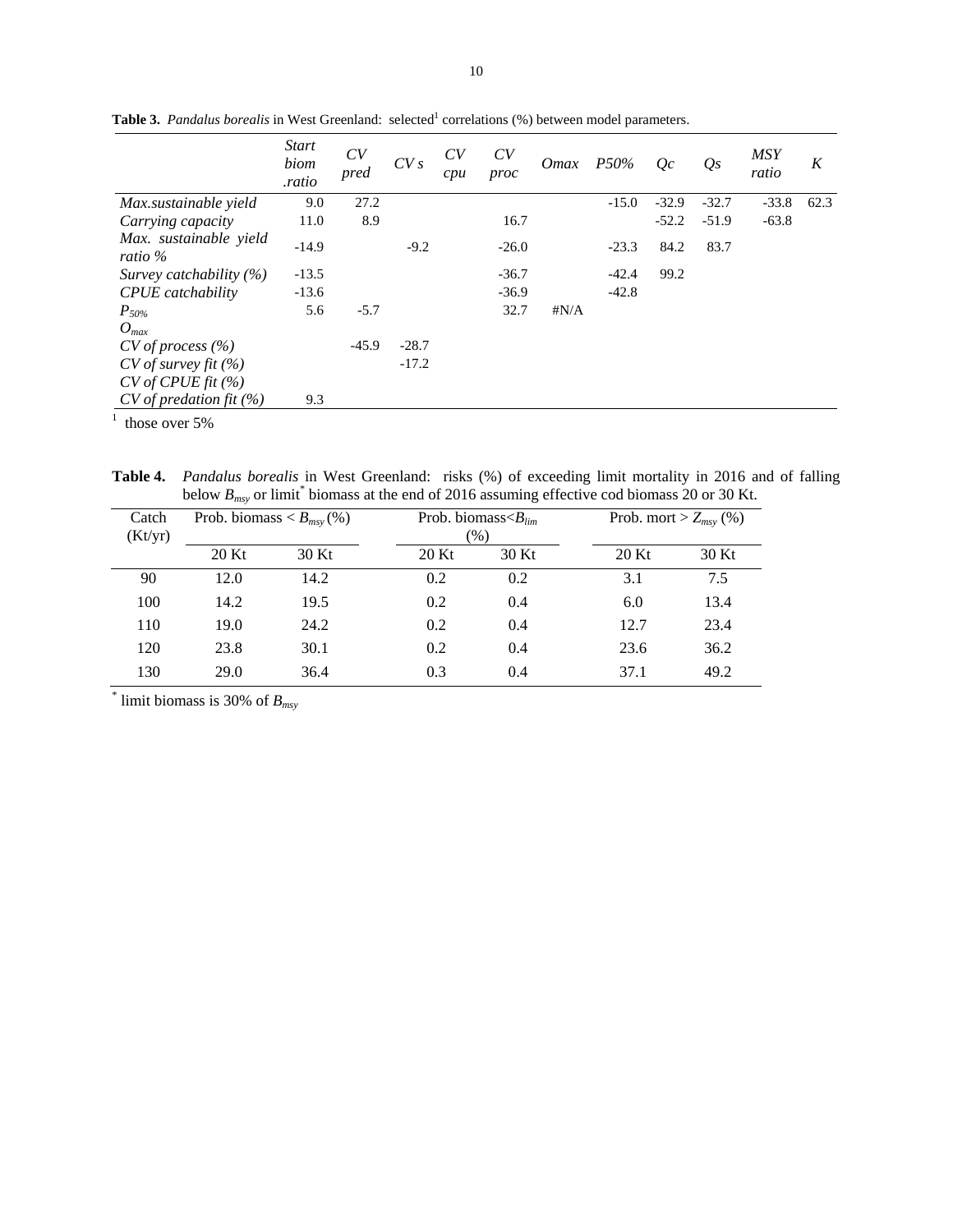

**Fig. 1.** *Pandalus borealis* in West Greenland: data series providing information for the assessment model, and cod predation estimated by the model.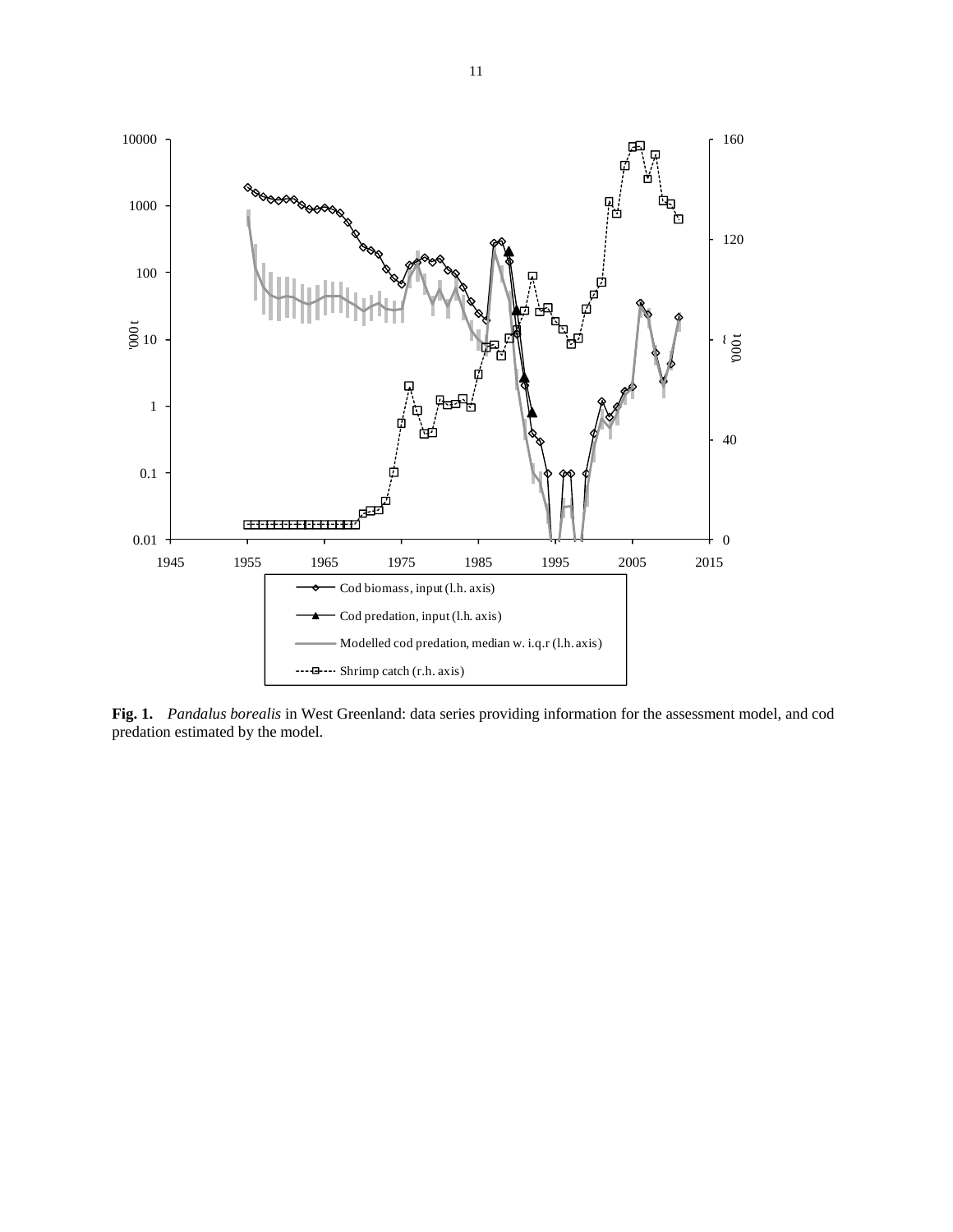

**Fig. 2.** *Pandalus borealis* in West Greenland: modelled shrimp standing stock fitted to survey and CPUE indices, 1976–2011.



**Fig. 3.** *Pandalus borealis* in West Greenland: median estimates of biomass ratio (*B*/*Bmsy*) and mortality ratio (*Z*/*Zmsy*) 1976–2011.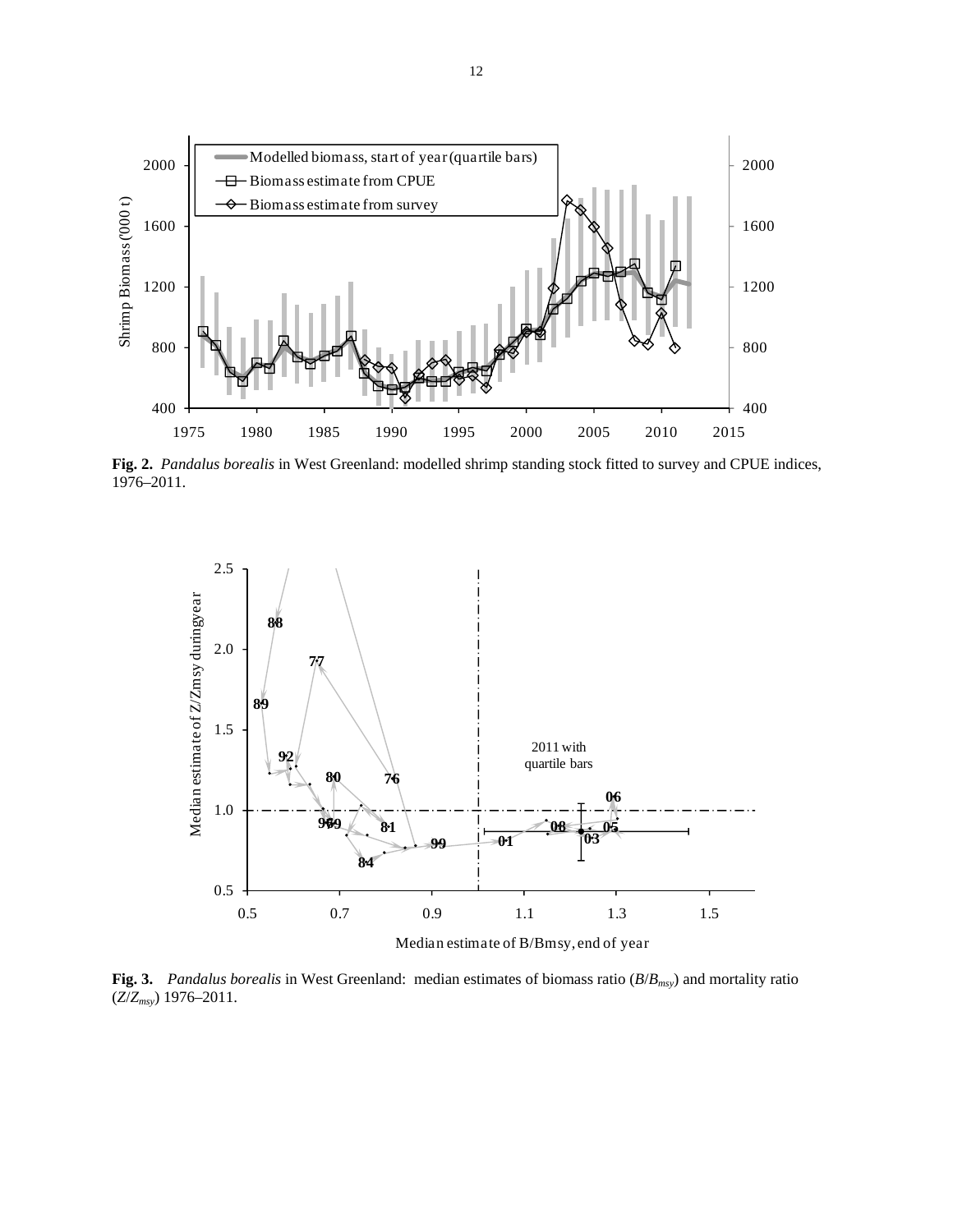

**Fig. 4.** *Pandalus borealis* in West Greenland: annual likelihood that biomass has been below *Bmsy* and that mortality caused by fishing and cod predation has been above *Zmsy* 1976–2011.



**Fig. 6.** *Pandalus borealis* in West Greenland: joint 5-year plot 2012–16 of the risks of transgressing *Bmsy* and *Zmsy* at catch levels 90–130 Kt/yr; with effective cod biomass 20 and 30 Kt.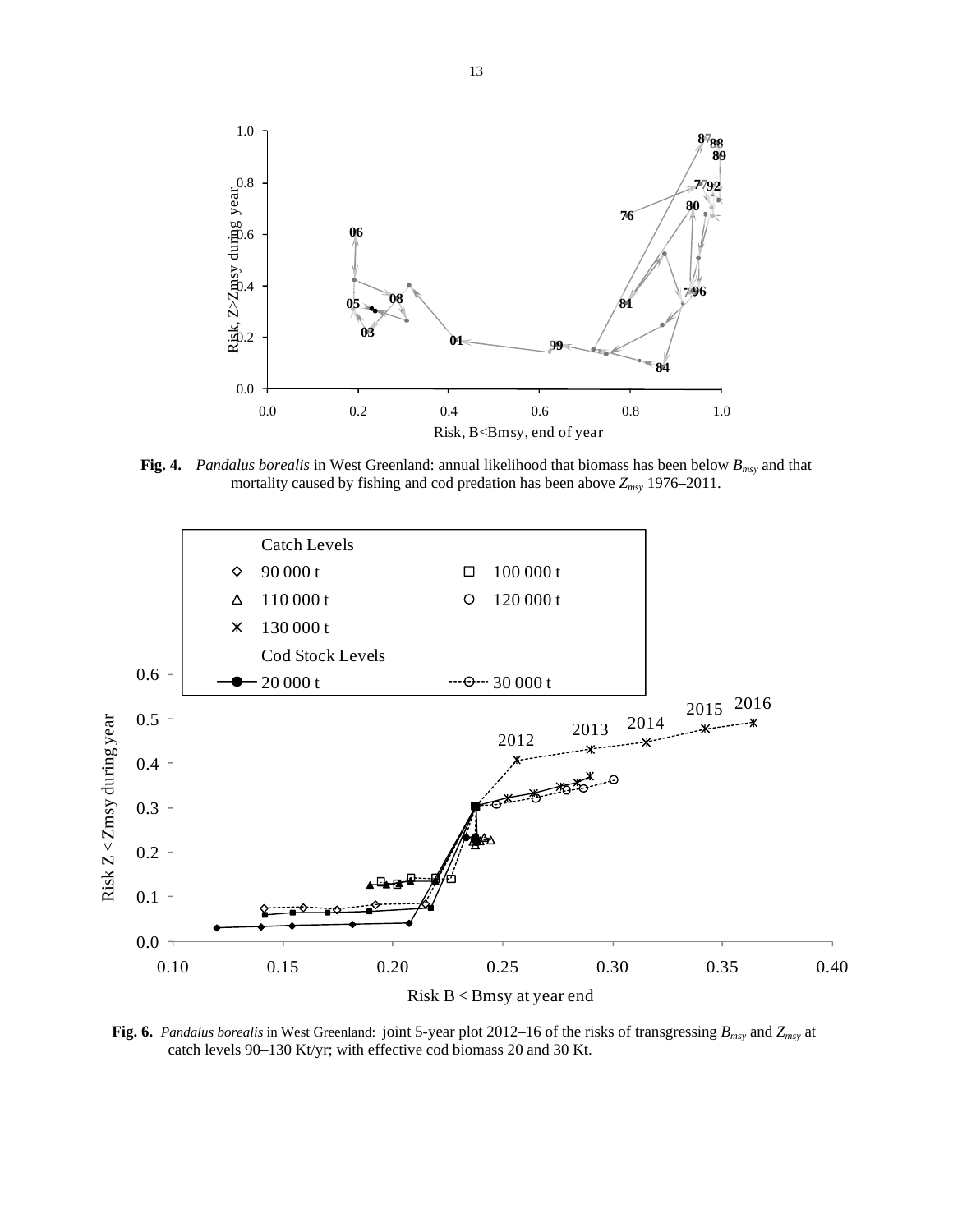

14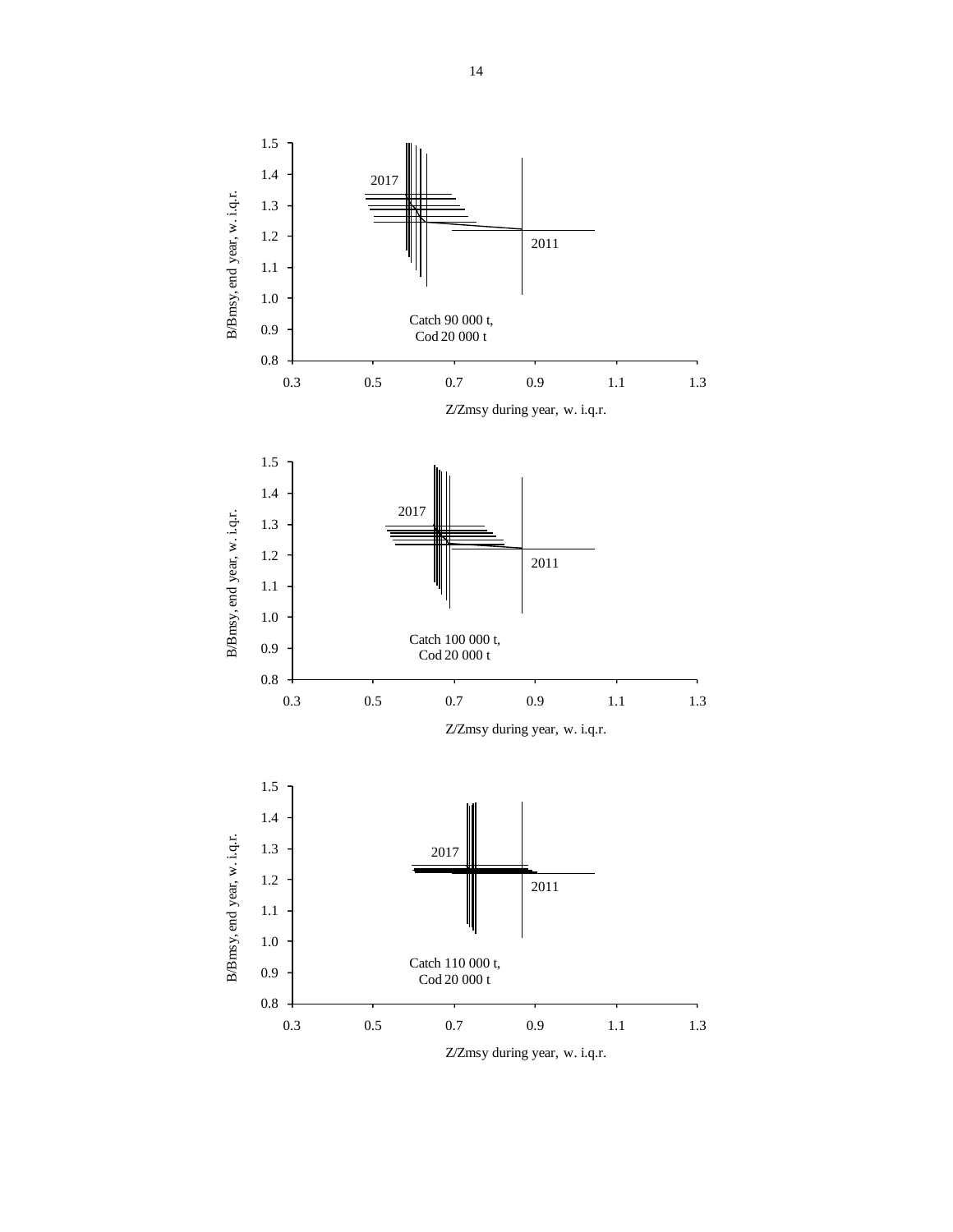

**Fig. 7.** *Pandalus borealis* in West Greenland: projections of stock development for the period 2011–2017 with effective cod biomass assumed at 20 000 t: median estimates with quartile error bars.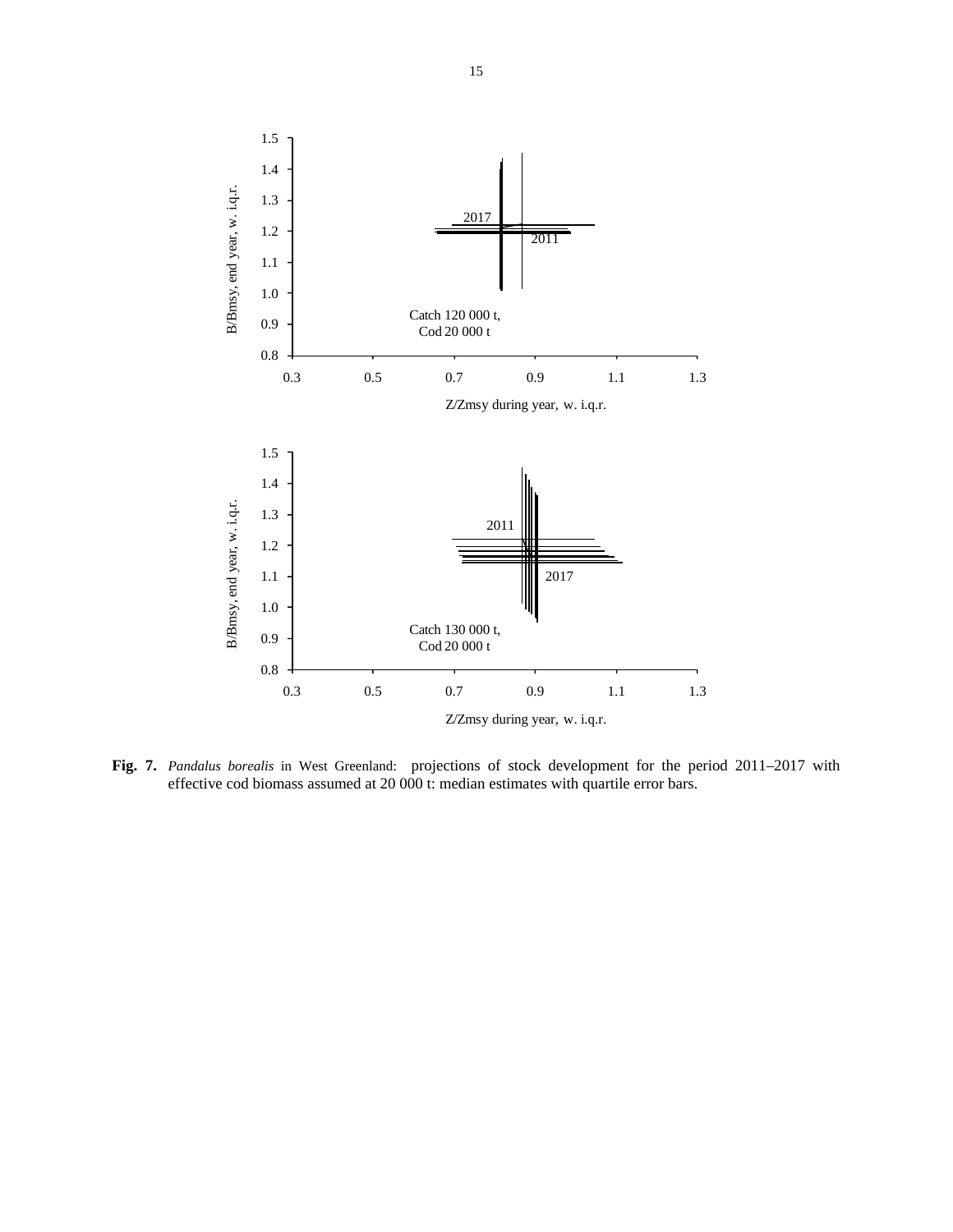

**Fig. 8.** *Pandalus borealis* in West Greenland: projections of stock development for the period 2011-2017 with effective cod biomass assumed at 30 000 t: median estimates with quartile error bars.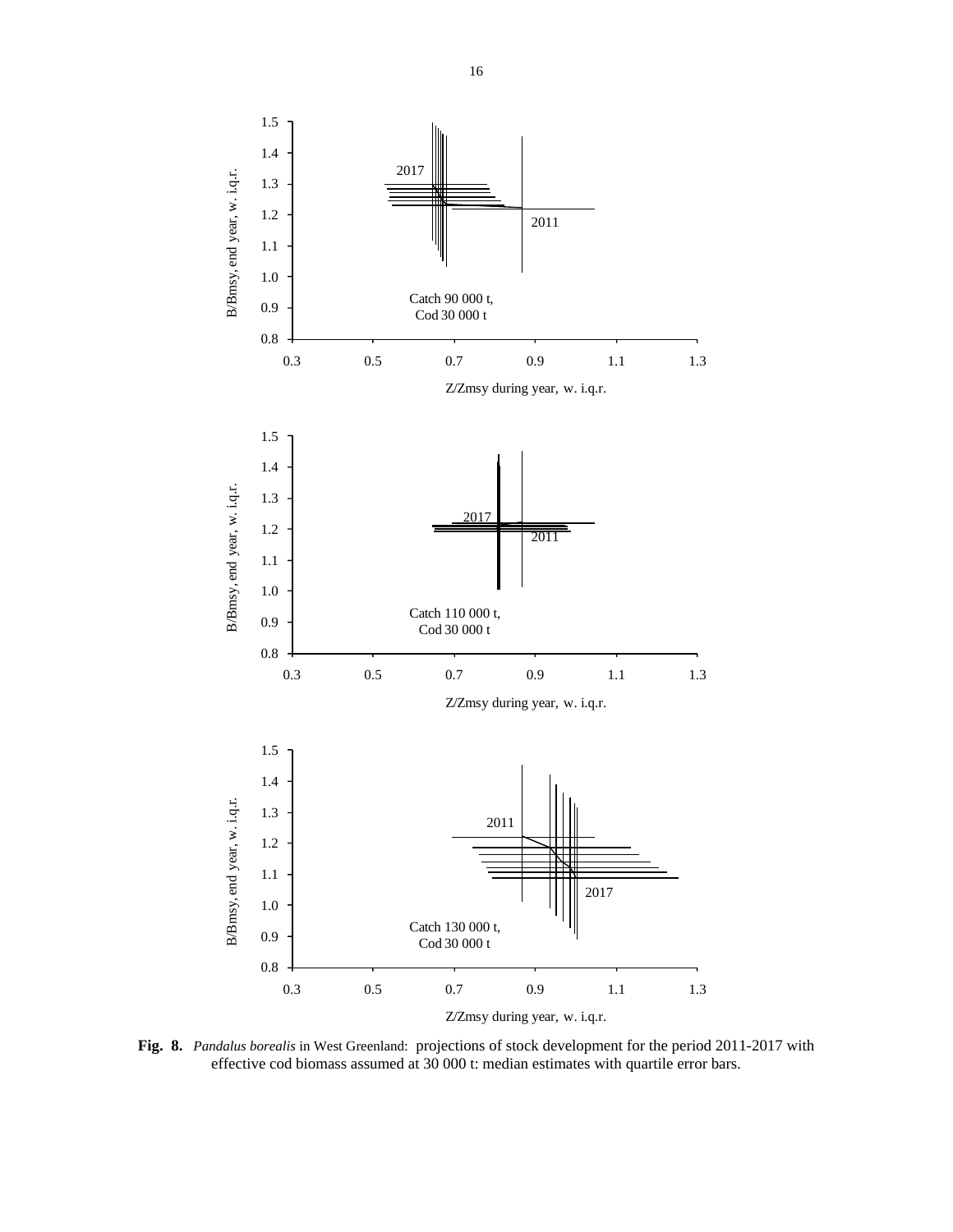

**Fig. 9.** *Pandalus borealis* in West Greenland: numbers at age 2 from research trawl survey, 1993–2011.



**Fig. 10.** *Pandalus borealis* in West Greenland: catch, survey estimate of fishable biomass, and exploitation index, 1988–2011.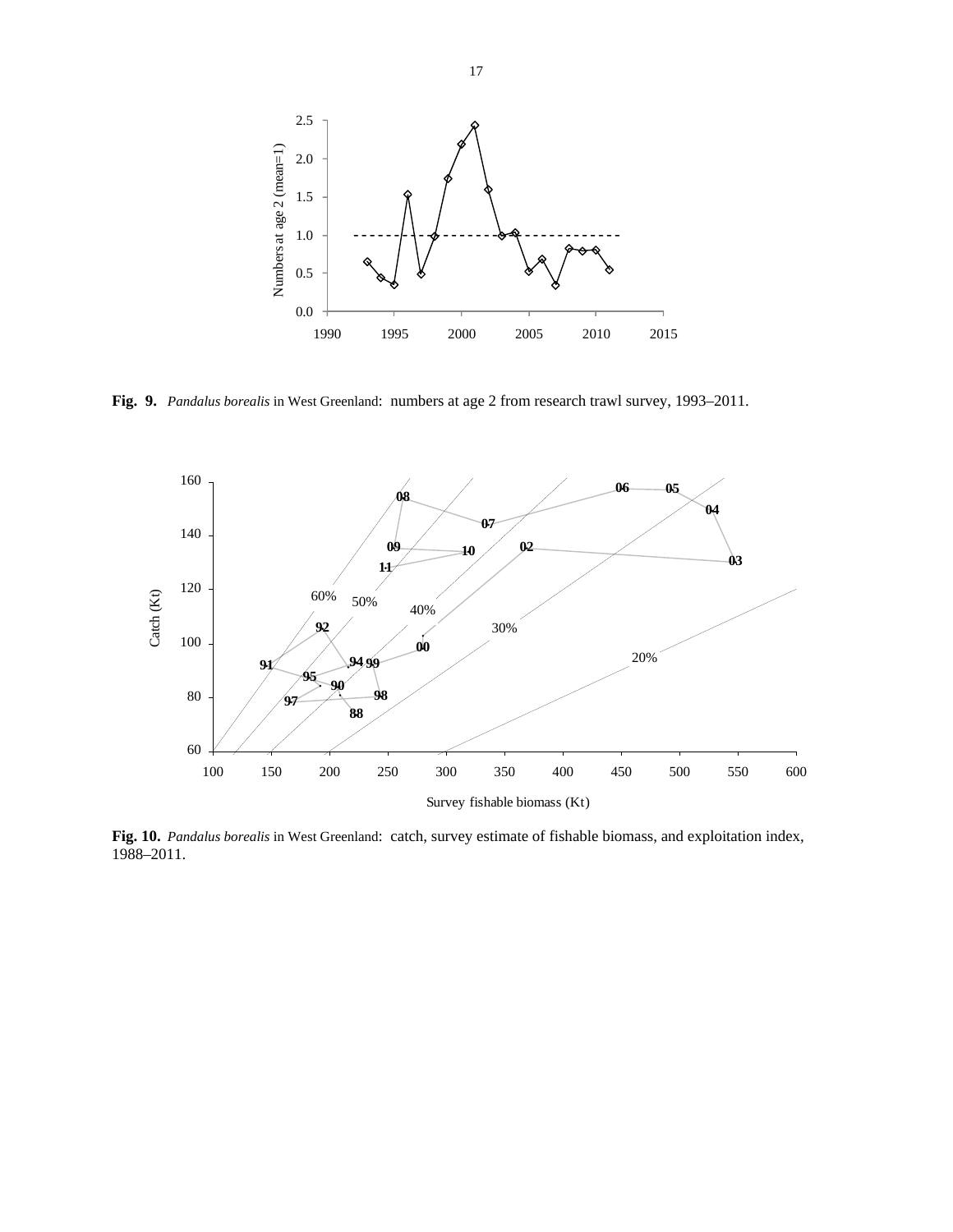

**Fig. 11.** *Pandalus borealis* in West Greenland: indices of the breadth of distribution of the Greenlandic fishery among 14 statistical areas, from logbook records 1975–2011.



**Figure 12.** *Pandalus borealis* in West Greenland: mean latitude by weight of the logbook-recorded catch of Northern shrimp by the Greenland fishery, 1975–2011.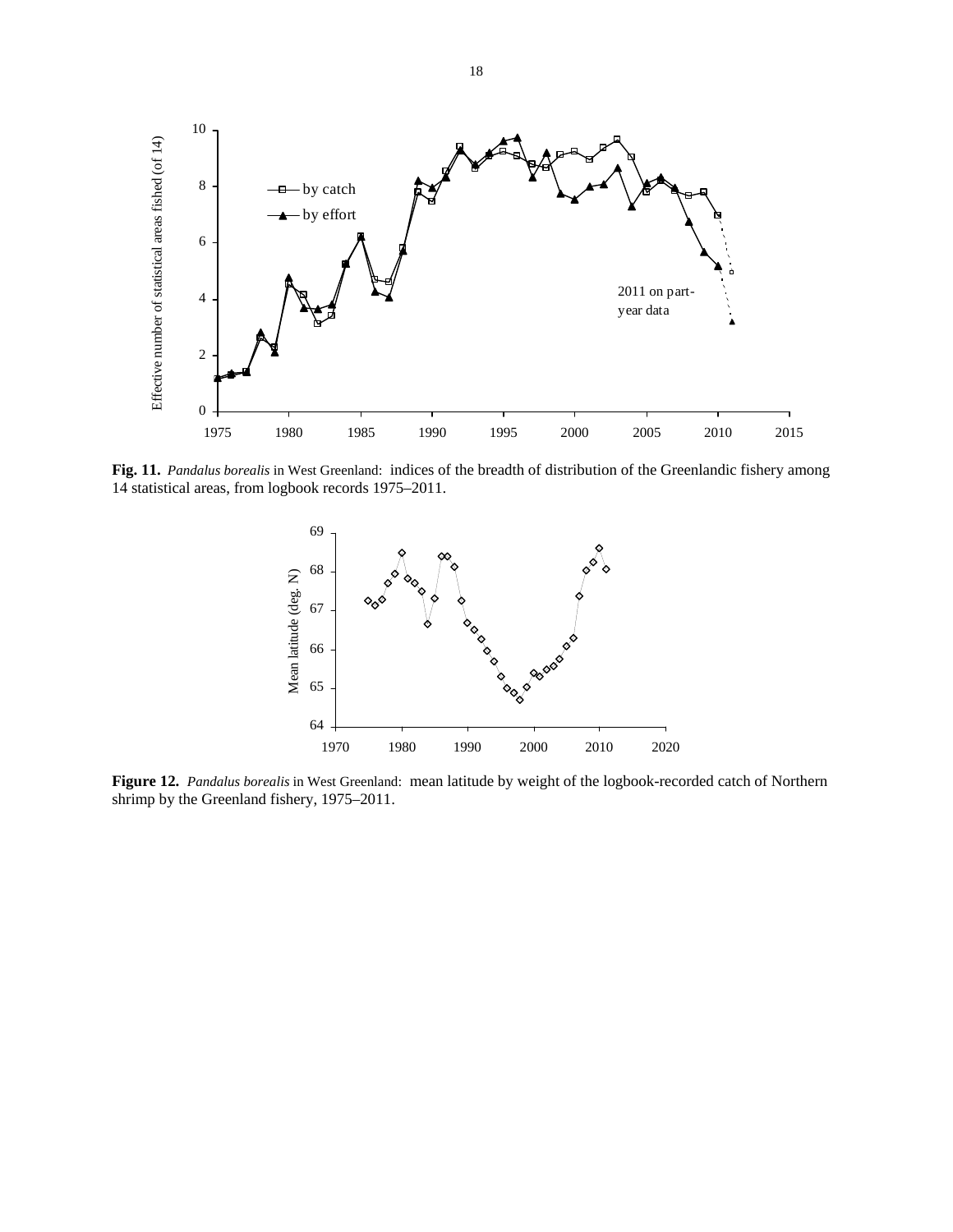

**Fig. 13.** Shrimp in Subareas 0 and 1: indices of distribution of the survey biomass, 1994–2011 (3-point moving means.)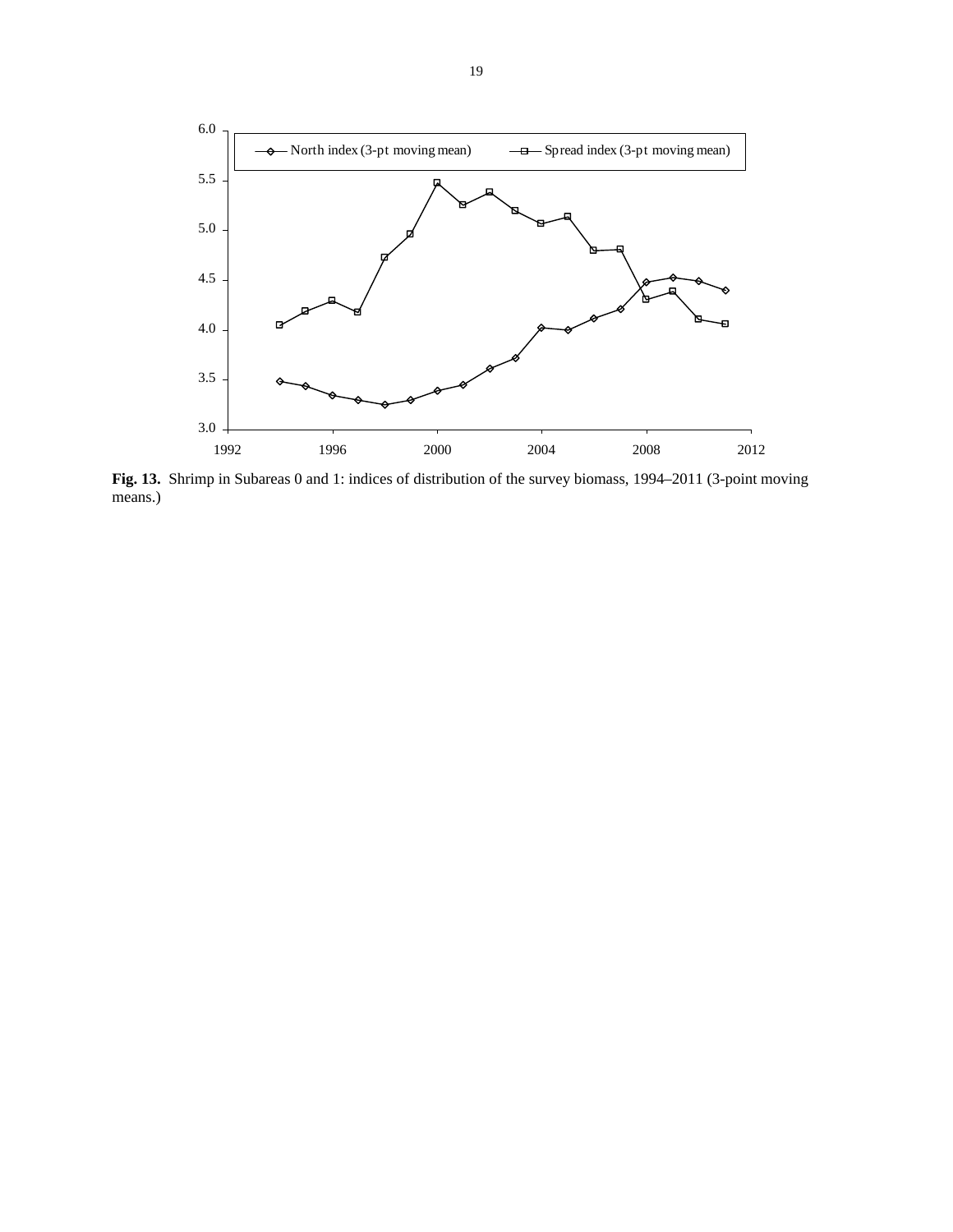Appendix to the assessment.

 $\overline{a}$ 

The stock-dynamic model is fitted to biomass index series. It is allowed to make its own decisions as to the reliability to be accorded to the different series without reference to any exogenous estimates of how accurate they might be. If either, or both, of the index series jump around too much from year to year, the model can accommodate their vagaries by adding variability to the stock-dynamic process.

Up to about 2002 the survey and CPUE series followed trajectories that without too much difficulty could be considered similar, both showing a slight increase after the mid-90s. After 2002 the two series diverged—the survey index increased by 95% between 2001 and 2003, and then decreased in 6 consecutive years to reach in 2008 a point that was 6% less than in 2001. The CPUE index also increased, but more slowly and by less, reaching by 2005 a level 46% higher than in 2001; but then did not follow the survey series in decreasing, but stayed at that higher level. The series crossed over in 2006–07.

The response of the model was to abandon the survey series and to pin its faith on the CPUE series. In the 2011 model run it has estimated the error CV of the survey at 23%, but that of the CPUE series at 4.3%. And because the CPUE behaves more orderly, the process variability can be estimated at 8.4%. The modelled biomass trajectory closely follows the trajectory of the CPUE series. And CPUE staying high, the model remains optimistic about the present status and future prospects for the stock.

There are concerns about this. The first is that the model is making the wrong decision in setting the survey index so completely aside. The survey is well designed and carefully executed; all aspects of its design and execution have been thoroughly thought over and it draws on long experience; as trawl surveys go, it is comparable to the best. The strong serial correlation in its results is convincing evidence that it is not simply producing random results. The second concern is that the CPUE index could well be deceptive. It is true that it is based on several thousand hauls a year, where the survey is based on a couple of hundred; but the several thousand are not independent, whereas the couple of hundred are. CPUE measures density in fished areas, and there is no doubt that the fished area has been contracting even while CPUEs have stayed at their present high level. Trawlers now use navigational aids that allow them, having found a good fishing spot for shrimps, to trawl repeatedly and with great accuracy in the same place, and we know that *P. borealis* does have a clumped distribution. At the present time it seems that the industry, while recognising that catch rates are staying high, also recognises that the stock distribution is shrinking and that its biomass is probably much less than it was a few years ago.

A first-order autoregressive model of the survey series of fishable biomass had a residual standard deviation of  $20\frac{1}{2}\%$ , and it ought to be possible to take this as an upper bound on the random error of the survey<sup>7</sup>. In which case, the model is overestimating the survey error in order to justify abandoning it. It is true that the survey, by fixing the position of a proportion of stations from each year to the next, seeks to induce serial correlation into its results, but this has only a small effect. We should therefore be justified in taking 20% as a limit on the error CV of the survey.

The next step is to say that the CPUE is not to be considered any more reliable as a linear index of fishable biomass than the survey. It might be less reliable, but not more.

These thoughts were then implemented in the assessment model by changing the priors on the variances of the components of the model. Before, there were uninformative gamma-distributed priors on all the 'precisions' (i.e. reciprocals of variances). Instead, an informative prior, uniform from 0.1 to 0.2, was given to the c.v. of the survey index as a measure of biomass. The c.v. of the CPUE index was defined to be a multiple of the survey c.v.; the multiplier was given a prior uniform from 1 to 10, so that the c.v. of the CPUE must be greater than that of the survey. Other variance terms were given uninformative priors.

The reformulated model was run with 30 years' data from 1982 to 2011. The shorter series has the practical advantage that it runs faster and with less autocorrelation in the MCMC chains, so results are available much more quickly. It has the theoretical advantage that it does not require assuming that the underlying mechanisms, and the

<sup>&</sup>lt;sup>7</sup> in general, if *x* is an indicator of an autoregressive process *y*, and the scatter of *x* about *y* is serially uncorrelated and independent of *y*, then the scatter about an autoregressive model of *x* must be at least as big as the scatter of *x* about *y*.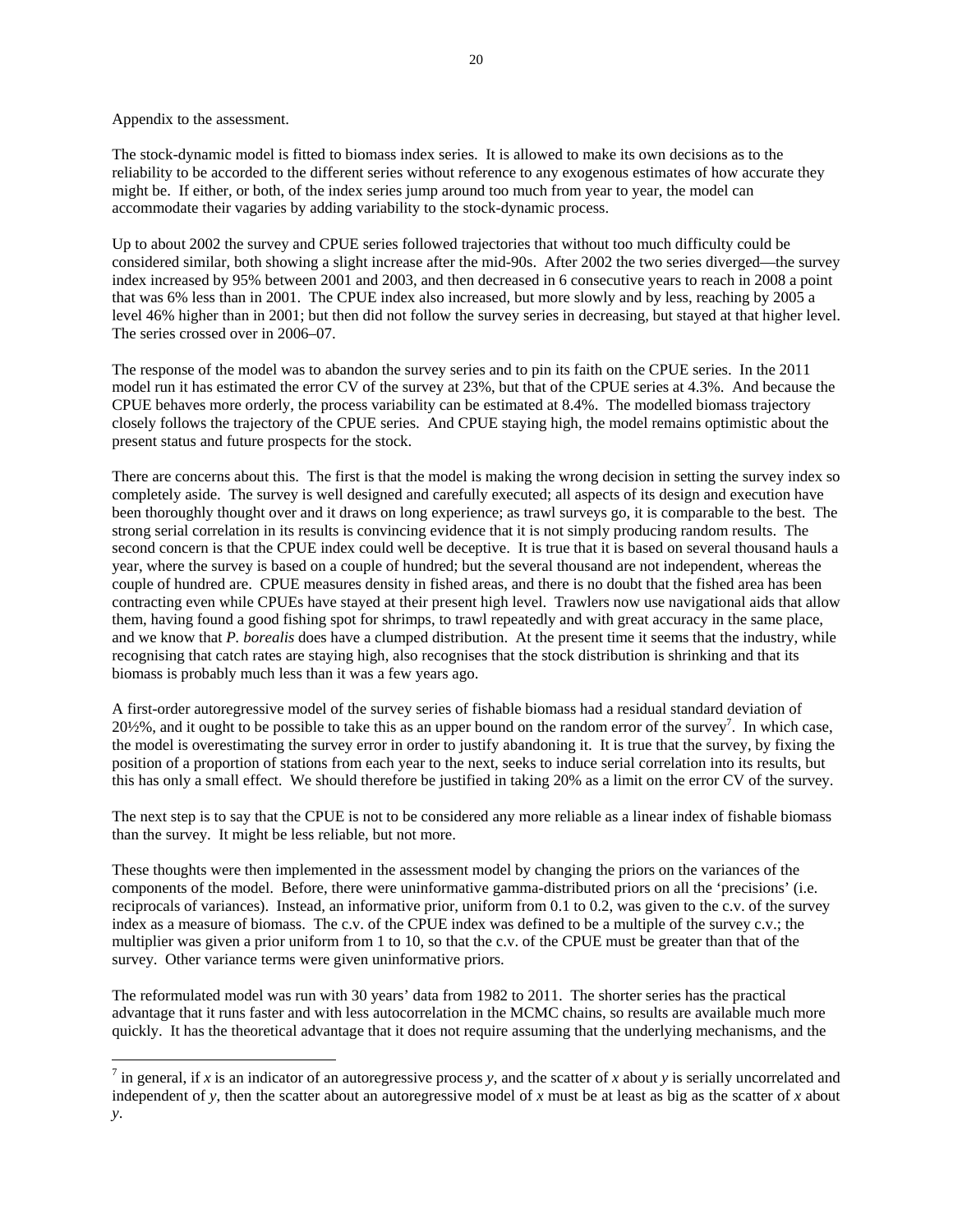associated ecosystem parameters, have been the same for nearly 60 years, but the disadvantage of reducing the range in the data<sup>8</sup>. This meant that two significant changes had been made in the model coding. However results were also available from running the original model, with its uninformative priors, reduced to a 30-year series, so we could compare them.

|                        | Original<br>standard model | 30-year series,<br>uninformative<br>priors on CVs | 30-year series,<br>informative priors<br>on CVs |
|------------------------|----------------------------|---------------------------------------------------|-------------------------------------------------|
| <b>MSY</b>             | 155                        | 157.6                                             | 135.1                                           |
| $B/B_{msv}$ , end 2011 | 1.22                       | 1.21                                              | 1.08                                            |
| $Z/Z_{msv}$ , 2011     | 0.87                       | 0.89                                              | 1.11                                            |
| $CV-CPUE$ $%$          | 4.3                        | 3.7                                               | 15.0                                            |
| $CV$ -survey $(\% )$   | 23.0                       | 23.0                                              | 13.1                                            |
| $CV-process (%)$       | 8.4                        | 6.6                                               | 11.1                                            |
| $CV-prediction (%)$    | 53.8                       | 25.9                                              | 94.6                                            |

Taking 30 years' data with uninformative priors allows the model to fit the data series more closely. All the CVs are less, except for the survey; the predation term especially is able to fit better. The estimates of MSY and of stock status in 2011 are not different from those with the full series of data. Shortening the data series, on its own, does not make a big difference.

When the model is told to take more notice of the survey, the estimates change quite a lot. Now that the stock size is compelled to go down under the influence of the 150 Kt catches of 2004–2008 instead of staying the same, the MSY estimate is lower by about 20 Kt and the estimate of the stock status in 2011 becomes also correspondingly worse. The fit CVs of the two biomass-index series behave as instructed: the CPUE CV is larger than the survey CV, so the biomass trajectory doesn't fit the CPUE so closely, and so gets closer to the survey index, which is thereby enabled to get its CV down to 13%. But the resulting contortions in the biomass trajectory increase both the process variability and, especially, the fit CV of the predation term. The critical change was not limiting the CV of the survey series to be less than 20%—that constraint is in the end ineffective—but requiring the CV of the CPUE series to exceed it.

The CV of the CPUE increases to about 15%. The scatter about a first-order autoregressive model of the CPUE similar to that for the survey results is about 11¼%. In the case of the survey, we argued that the scatter about the autoregressive model should be an upper bound for the scatter of the indicator about the process, which would imply that the model is now overestimating the error of the CPUE. One counter-argument is that the CPUE series is (presumably?) built to have serially correlated errors, so it is possible for the scatter of the indicator about the process to be bigger than the scatter about the autoregressive model of the indicator; another is that the CPUE is an indicator of a different process.

 $\overline{a}$ 

<sup>&</sup>lt;sup>8</sup> the model became much less able to estimate absolute levels of biomass and the absolute value of  $B_{\text{msv}}$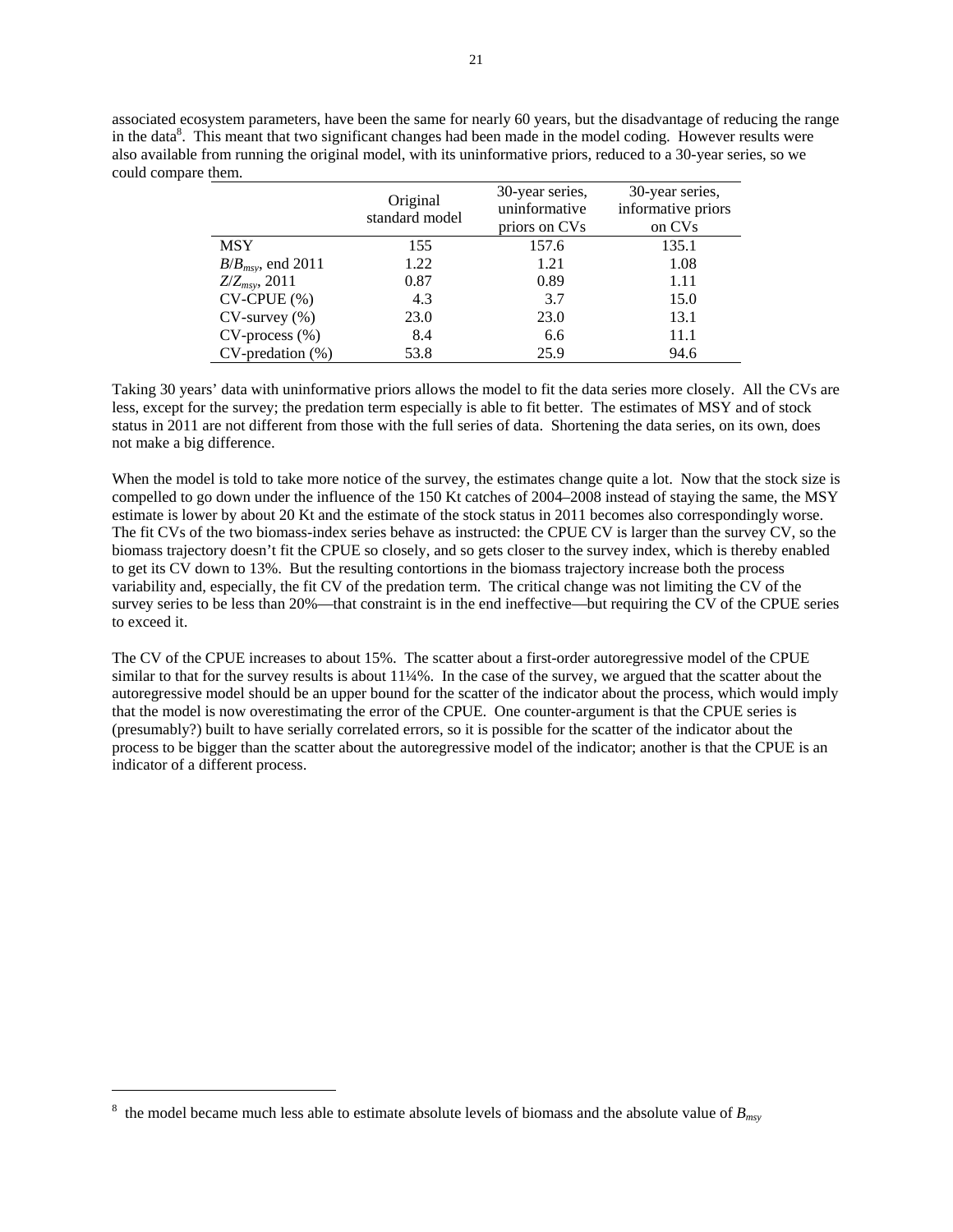

Biomass and biomass-index trajectories from a model with informative priors on CVs.